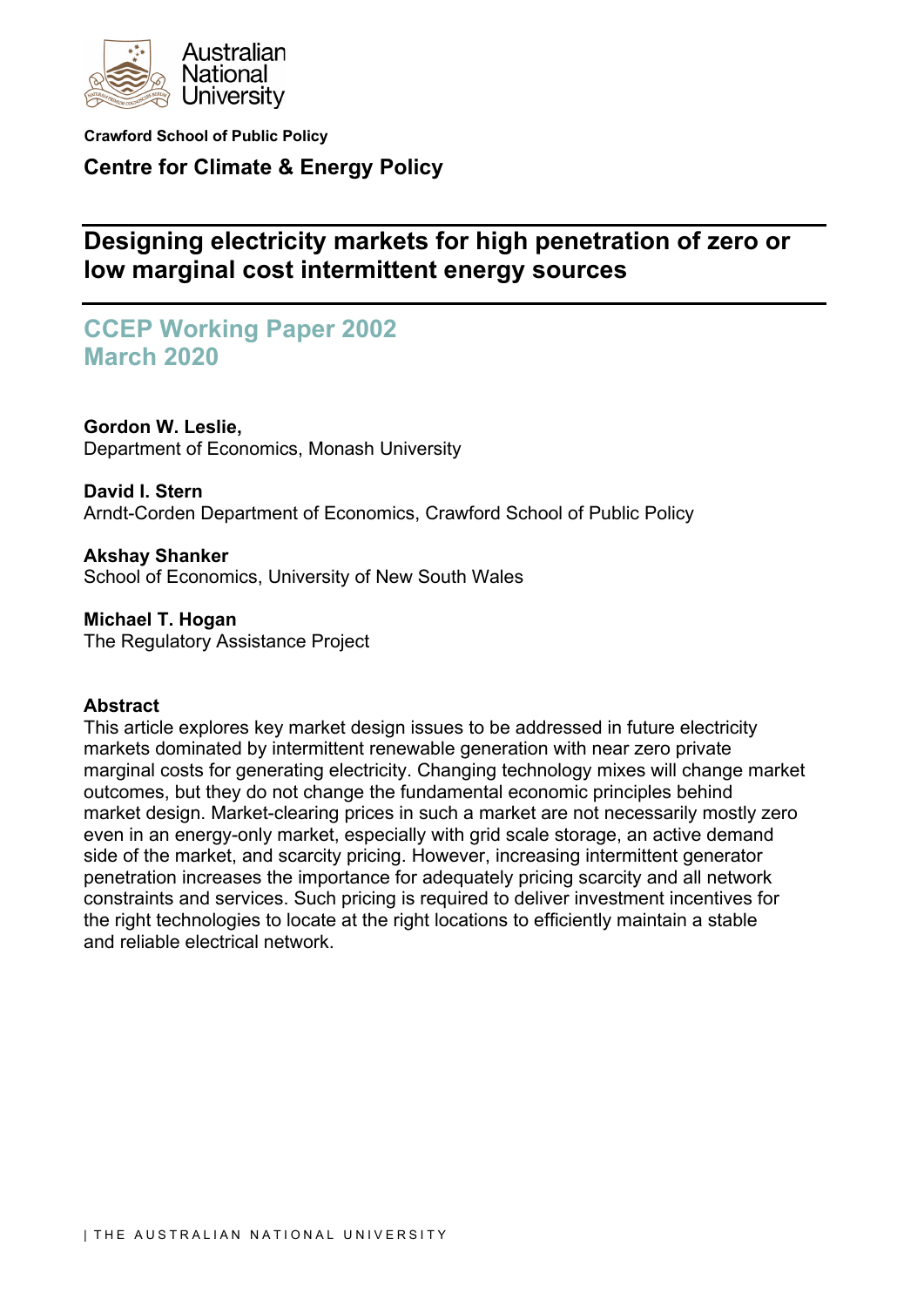### **Keywords:**

Wholesale Electricity Markets, Electricity Market Design, Locational Marginal Pricing, Renewable Energy Transition, Storage, Opportunity Cost

### **JEL Classification:**

D47, L5, L94, Q41, Q42

## **Suggested Citation:**

Leslie, G., Stern, D., Shanker, A. and Hogan, M. (2020), Designing Electricity Markets for High Penetration of Zero or Low Marginal Cost Intermittent Energy Sources, CCEP Working Paper 2002, March 2020. Crawford School of Public Policy, Australian National University.

## **Address for Correspondence:**

Gordon W. Leslie Department of Economics Monash University Email: gordon.leslie@monash.edu.

The Crawford School of Public Policy is the Australian National University's public policy school, serving and influencing Australia, Asia and the Pacific through advanced policy research, graduate and executive education, and policy impact.

[The Centre for Climate Economics & Policy](http://ccep.anu.edu.au/) is an organized research unit at the Crawford School of Public Policy, The Australian National University. The working paper series is intended to facilitate academic and policy discussion, and the views expressed in working papers are those of the authors. Contact for the Centre: Prof Frank Jotzo, [frank.jotzo@anu.edu.au](mailto:frank.jotzo@anu.edu.au)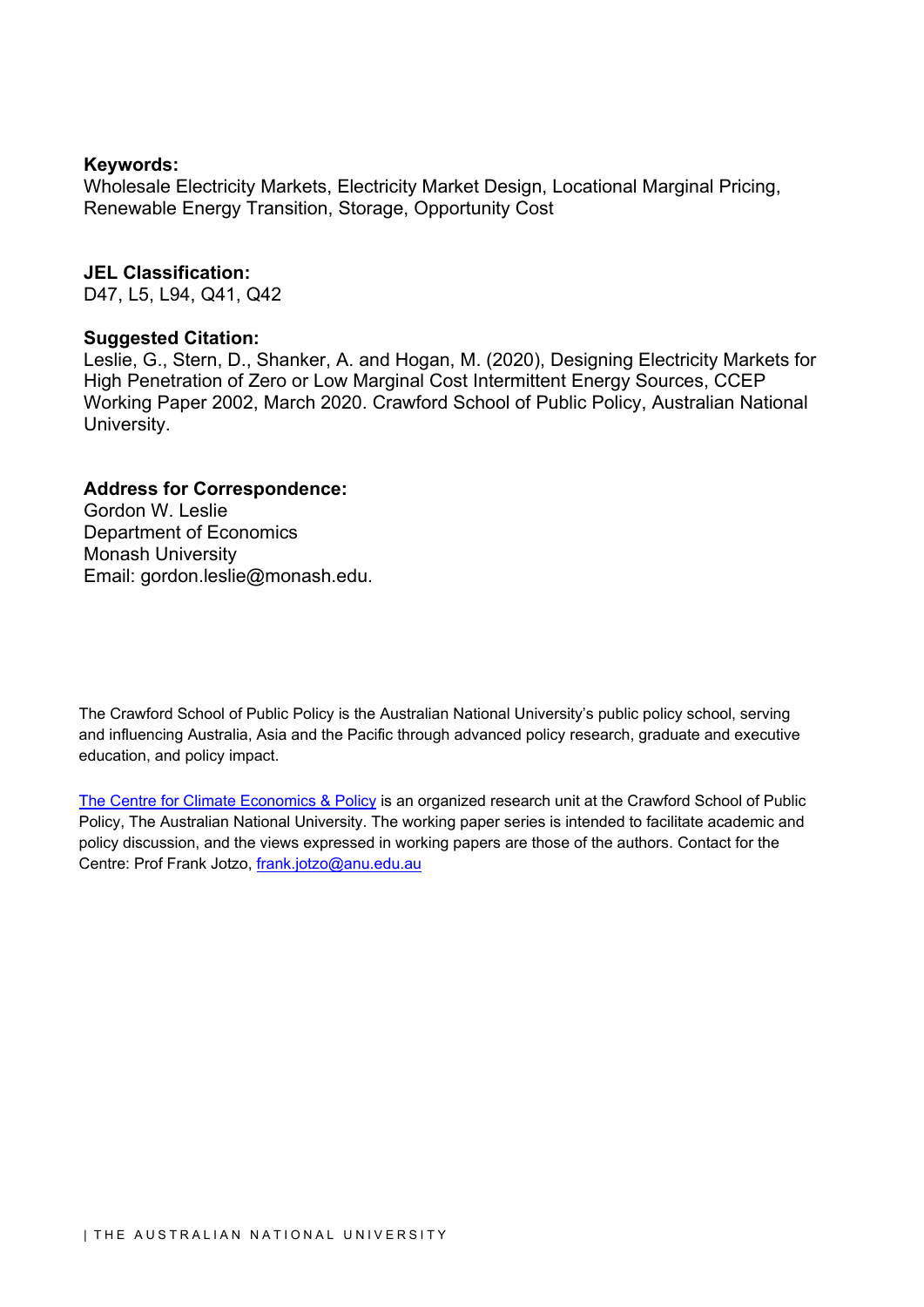# **1 Introduction**

Integrating intermittent renewables into electricity markets has raised concerns about the market's volatility and ability to deliver reliable power. These concerns stem from the zero private marginal costs of generation and intermittency of renewable electricity generation, with some expressing the view that energy-only markets will break (Edenhofer et al., 2013; Helm, 2019; Thompson, 2019) and thus require a fundamental re-think.

In this paper, we acknowledge that the penetration of intermittent renewables will change electricity market outcomes, but outline why their penetration does not change the fundamental principles behind efficient market design. For economists, approaching a market design problem entails the derivation of pricing and allocation rules. These rules usually interact supply, demand, and constraints in the environment to set prices that reflect the marginal costs of delivering a good across space and time, with the aim for market outcomes to correspond to the best possible social outcome (Schweppe et al. (1988)). Thus, to improve the social outcomes of electricity markets, a focus of market design is on ensuring all players in the market face efficient price signals.

We argue that the introduction of intermittent renewables does not change the fundamental features of existing electricity markets, nor does it introduce any new forms of fundamental market failures.<sup>1</sup> The extent to which existing markets fail to reliably and efficiently integrate intermittent renewables will be linked to existing mispricing that results in a disconnect between the private incentives facing individual participants and the social (whole-of-system) impact of their actions. Many market inefficiencies that are being revealed in areas with growing penetration of variable renewable energy (VRE) sources can

<sup>&</sup>lt;sup>1</sup>The market failure arising from carbon emissions is a related issue that should be addressed by appropriate carbon pricing. While a carbon price may affect the optimal mix of fuel sources, the principles to efficiently price electricity and its transmission given a carbon price remain unchanged. Newbery et al. (2018) also point out potential learning externalities associated with renewable technology adoption. However, these do not affect the operation of price signals as we discuss in this paper.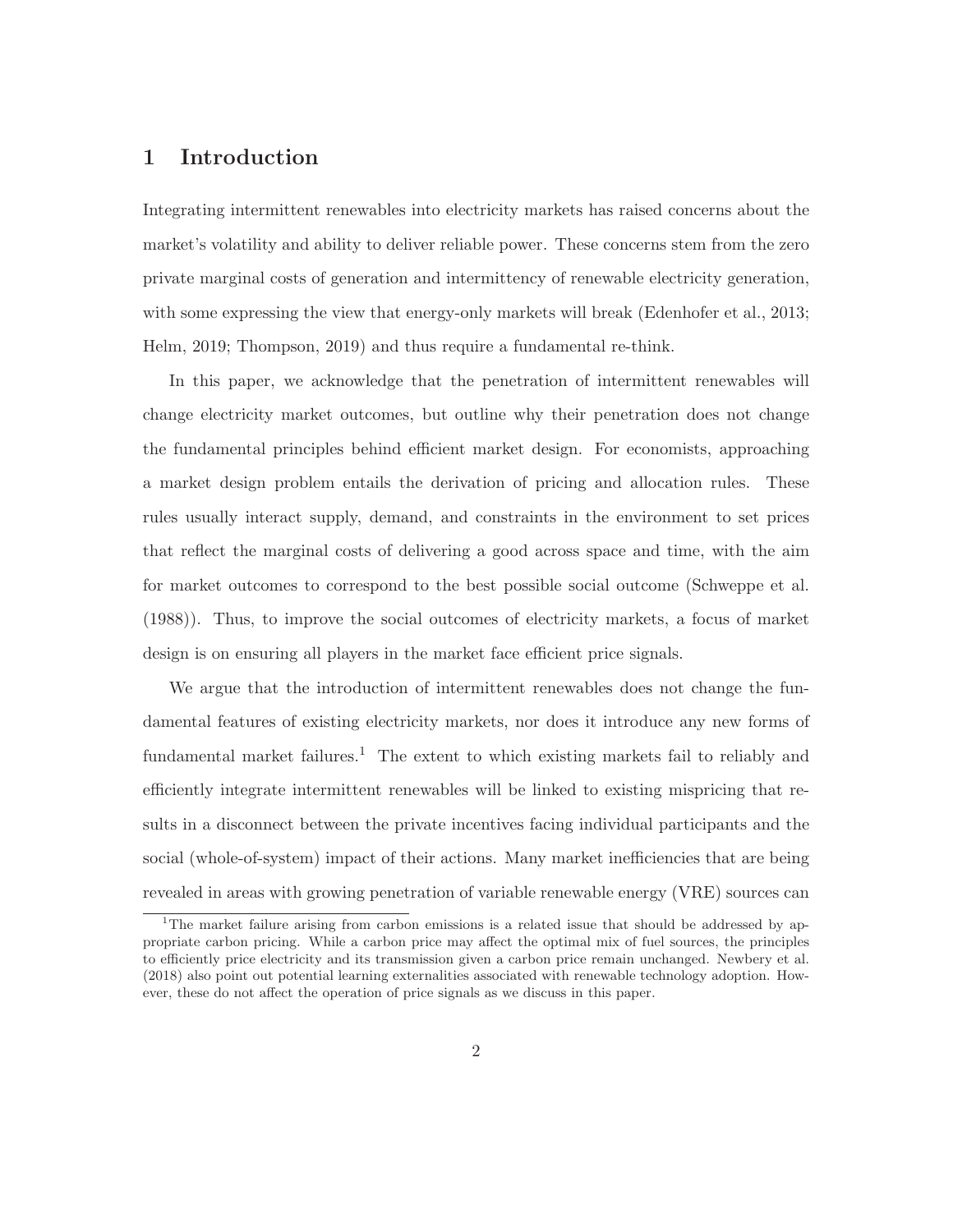be prevented by adopting effective market designs that are more robust to technological change.

Ultimately, we argue in favor of evolution rather than revolution by continuing to apply core economic principles to market design. We emphasize that high penetration of energy sources that have zero private marginal costs when generating electricity does not mean the marginal costs to the system associated with additional generation, or the market-clearing price, will be zero. Moreover, many of the legitimate concerns regarding system resilience and the ability to meet demand can be addressed by allowing market participants to face market prices that vary across time and space, incentivizing an economically efficient use of resources in the short run and investment in the most suitable technologies at the right locations in the long run. We note the incompatibility of capacity markets to efficiently deliver long-run resource adequacy in settings with high VRE penetration.

We first review the economic principles behind market design and then examine how the penetration of zero private marginal cost sources will change electricity market outcomes. We then examine the role of price volatility and in particular its role in incentivizing storage investment and flexibility in demand. The penultimate section discusses the missing price signals and resource adequacy options in Australia's National Electricity Market, a zonal, energy-only market. We then conclude the paper.

# **2 The fundamentals of market design are technology invariant**

A market design has three components: An allocation rule, a pricing rule, and an exclusion rule. For example, a first-price auction is a market design that can be used to determine property ownership, where the property is allocated to the highest bidder – the allocation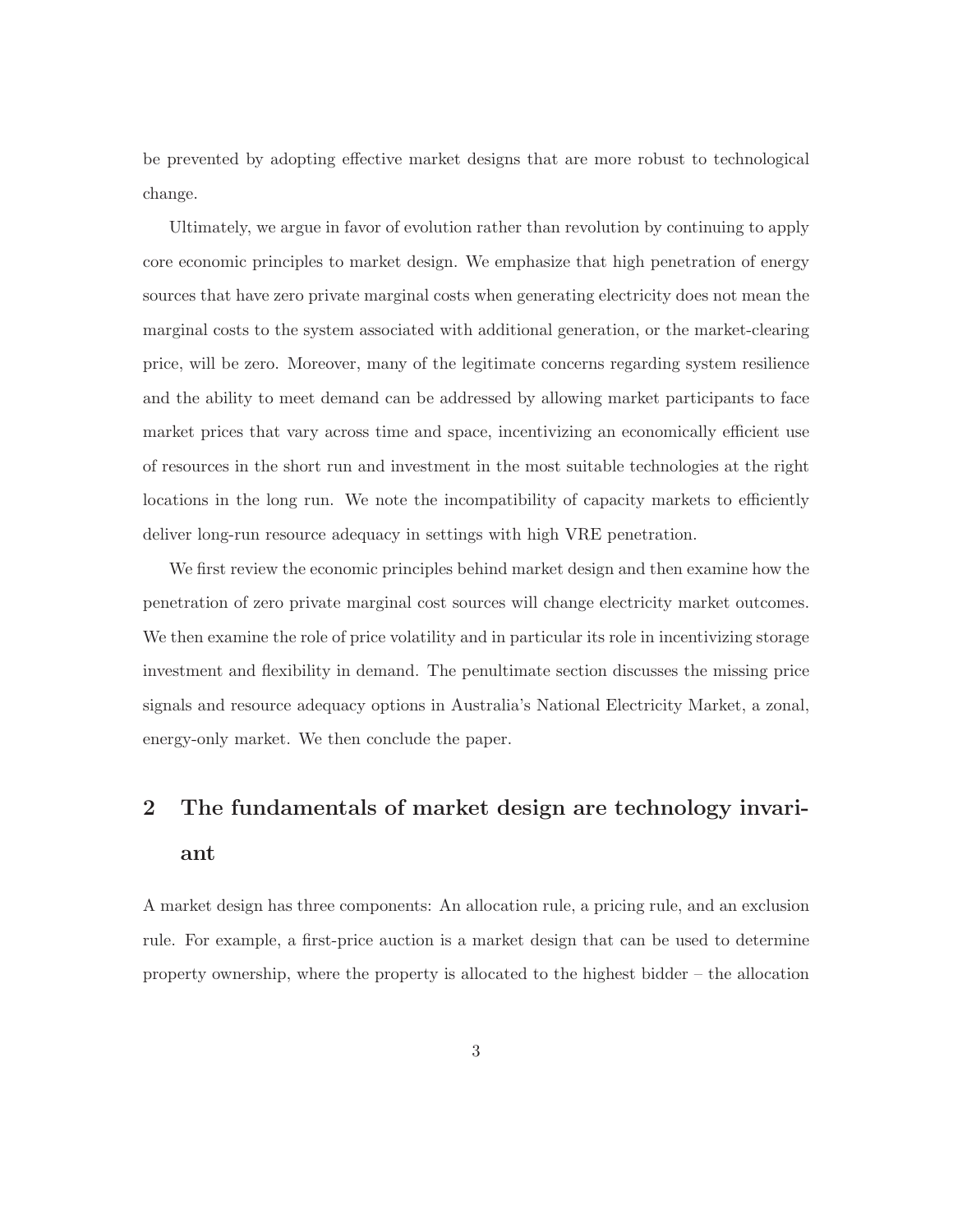rule – among the registered bidders – the exclusion rule – and the price set by that bid – the pricing rule. An economic framing of the market design problem is to set these rules to maximize some objective, usually social welfare (the sum of the benefit provided to all consumers<sup>2</sup> and all producer profits).<sup>3</sup> This framing of the market design problem is technology invariant.

In the context of electricity markets, market design refers to the rules that determine the allocation and pricing of the production and consumption of energy and other network services. A pronounced characteristic of electrical networks is that the impact on social welfare from an injection of energy into a network can (greatly) differ over time, location, and even by the technology that performs the action.

Cramton (2017) argues that a well-designed electricity market should satisfy the twin goals of short-run efficiency – making the best use of existing resources – and long-run efficiency in promoting investment in new resources. Bohn et al. (1984) introduced solutions for optimal short-run spot prices and allocations for electricity markets, maximizing social welfare conditional on not violating the constraints on the system, such as maximum generating unit capacities and transmission capacities. This methodology provides the foundation for the locational marginal prices (LMP) that define nodal market designs.<sup>4</sup>

Although Bohn et al. (1984) primarily focus on modeling transmission constraints and system losses, their core insights are more generally relevant – participants should face prices that reflect the whole-of-system impact of their actions on the margin.<sup>5</sup> For example,

<sup>&</sup>lt;sup>2</sup>Consumer benefit is the difference between the willingness to pay and the price paid for each unit of output consumed. A welfare-maximizing allocation of generation and consumption means that if any participant were to incrementally increase or decrease their output, social welfare would decrease. See Garcia et al. (2009) for an introduction to these concepts in an electricity setting. The framing does not consider environmental externalities but can easily accommodate them.

<sup>3</sup>The mission of the Australian Energy Market Commission is more consumer focused: "To improve consumer outcomes from the strategic development of energy markets, through rules and advice."

<sup>4</sup>Bohn et al. (1984) assume that participants bid/offer at their marginal cost and willingness to pay. In practice, system operators usually maximize "as-bid" social welfare.

<sup>&</sup>lt;sup>5</sup>See Cramton (2017) and Wolak (2019a) for discussion of the importance of electricity market designs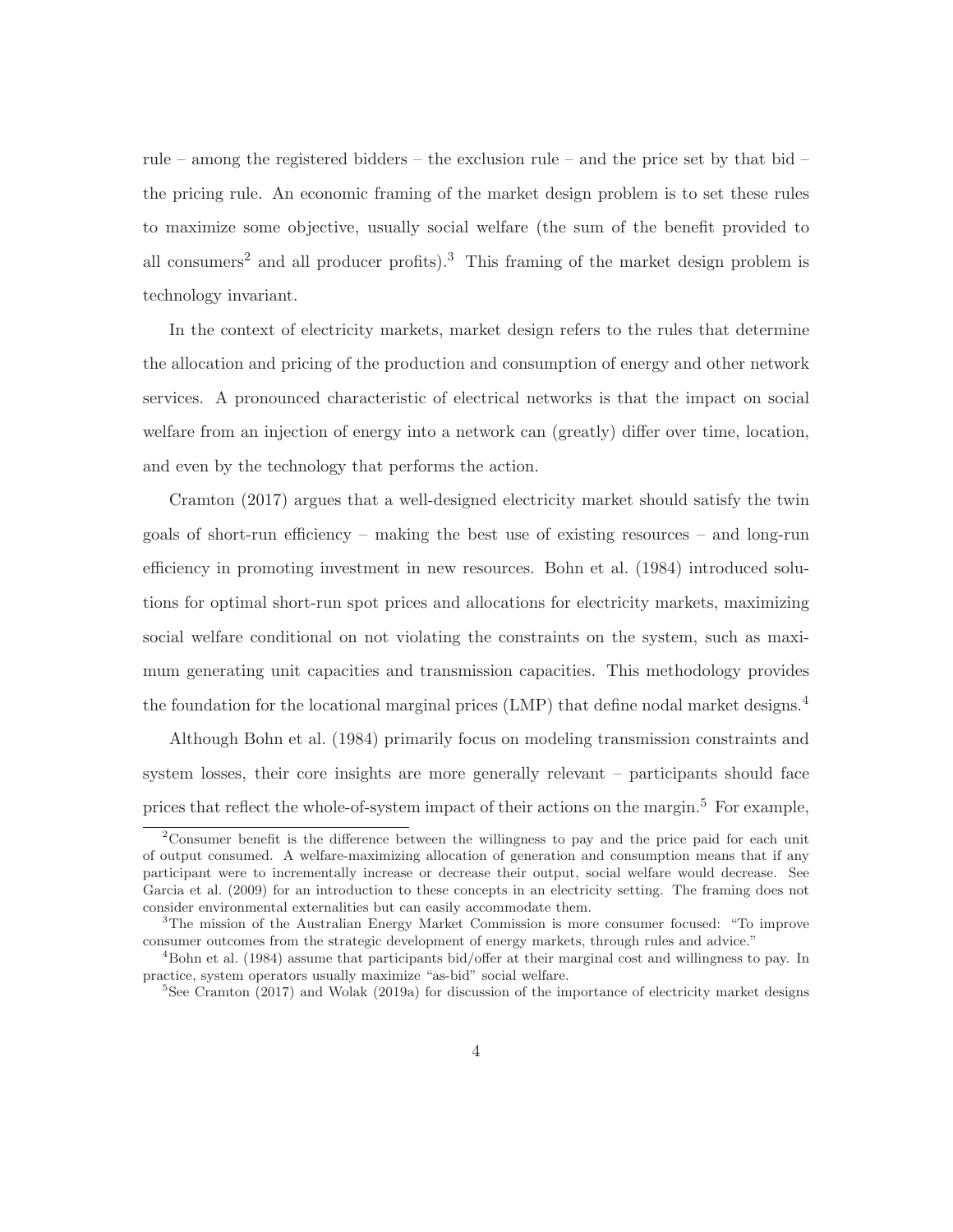generator actions that put pressure on system constraints might receive relatively low prices, and those that relieve pressure on system constraints might receive relatively high prices. These spot prices also incentivize investors in new resources to look for technologies and locations where they can provide the greatest system efficiency gains. With scarcity pricing, prices will exceed costs for all generators in some market conditions and allow for investments to recover fixed costs, as we discuss in more detail in Section 3.

In the face of increasingly cheaper VRE sources and subsequently greater penetration of VRE, the principles behind the prices and allocations in Bohn et al. (1984) hold true – the economic value of additional generator output (or a demand reduction) will vary across time and location, and prices should reflect these differences. Actions in one period can also have economic impacts in another period due to intertemporal links between generating costs and consumption behavior (for example due to ramping costs, or the opportunity costs of releasing stored electricity or water). Therefore, the economic impact of participant actions can include both static and dynamic spillovers, motivating multi-settlement market designs such as a day-ahead market for the optimal scheduling of resources and a real-time market for security-constrained economic dispatch (Cramton, 2017; Wolak, 2019a). Finally, economic impacts might also vary by technology type. For example, system operators might impose requirements for additional operating reserves in periods where output from intermittent sources is high as a contingency in the event of sharp changes in weather or network conditions.<sup>6</sup> Pricing the whole-of-system impact of participant actions will mean they internalize their impact on social welfare and will encourage short- and long-run efficient behavior and investment.

Clearly the penetration of VRE will change market outcomes and the value different

pricing all actions on the margin and having prices vary across time and space

 $6$ See Australian Energy Market Operator (2016) for an overview of the different properties of asynchronous VRE generating sources and synchronous generating sources and how they relate to system strength.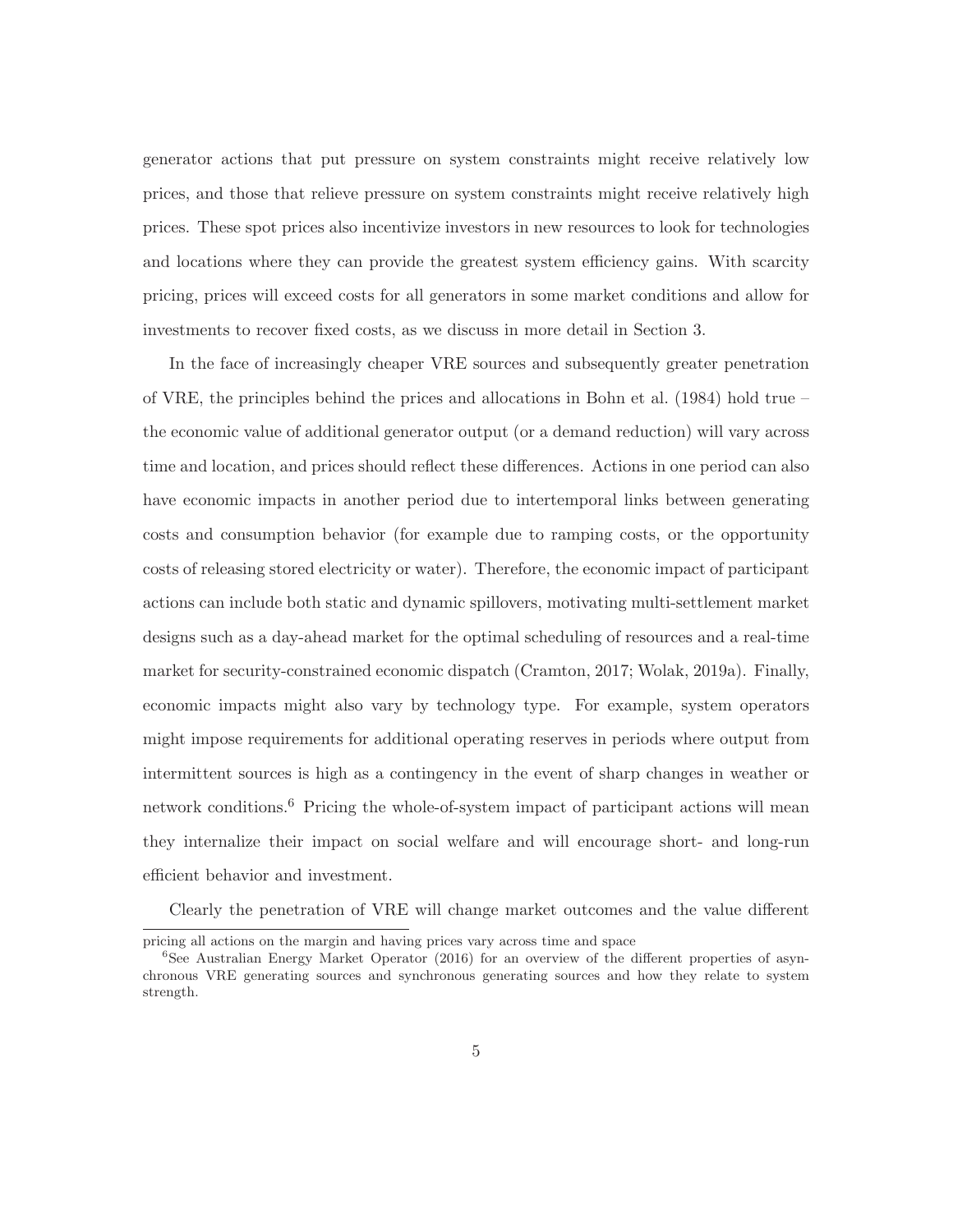participants can create in electricity markets, but the principles underpinning the economic objective and framing of market design remain. Market models that incorporate all physical network constraints, even if currently non-binding, when deriving prices and allocations will provide investment incentives that will help make a market design robust to technological change.

### **3 Markets function with low short-run marginal costs**

Markets for any product that has zero marginal cost of production but elastic demand have an average market clearing price greater than zero. Consider a stylized wholesale electricity market with no network constraints, elastic demand and a 100% intermittent renewable energy supply. Figure 1 outlines the market, where  $p$  is the price of electricity,  $Q_t$  is its quantity,  $D_t$  is the demand curve (which will fluctuate with weather conditions, time of day etc), and  $R_t$  is the supply of intermittent renewable power. This supply curve (which will move from left to right with changes in weather conditions) is vertical because all available power is supplied to the market regardless of price, as the marginal cost of generation is zero and operators cannot schedule generation. The market clearing price is determined at B. Only if the  $R_t$  curve is to the right of the point where  $D_t$  is zero (at point  $Z_t$ ) will the price of electricity will be zero or negative. If average prices do not cover total costs then we would expect in the long run for generation capacity to exit the market and prices to rise.

However, the above claim hinges on having some elasticity of demand that, for specific historical reasons, is not presently observed in most wholesale electricity markets, and as a result prices could be very volatile in such future markets (Nelson and Orton, 2016). If this simple economic framing is to concern practitioners, it should not be due to the generators having zero private marginal costs, rather it would need to relate to the intermittency of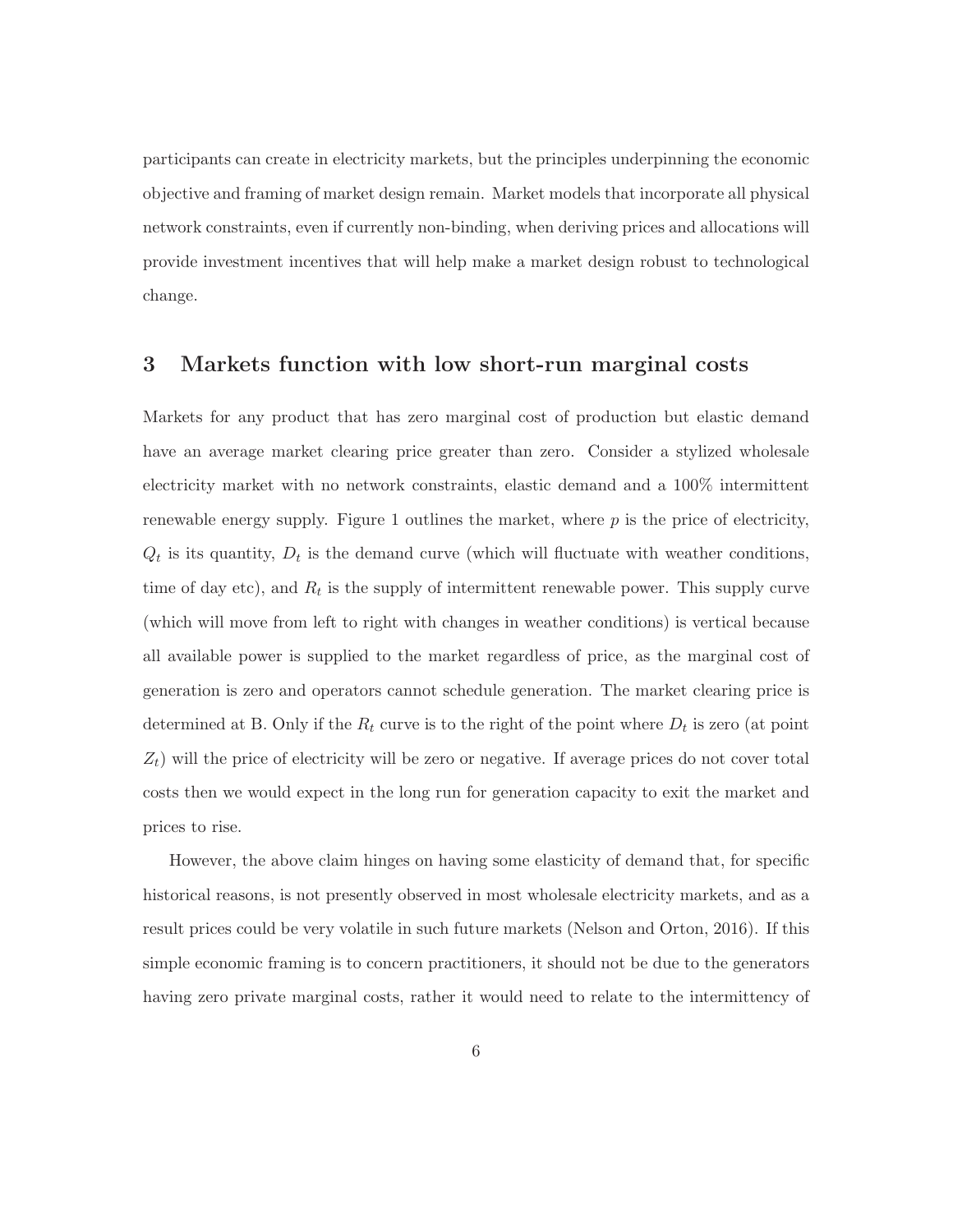VRE combined with the assumed, continued inelasticity of demand for energy and issues regarding system security. Further, corporate financiers generally require long-horizon forward contracts to fund new investment, which participants are experiencing more difficulty in obtaining (Simshauser, 2018), as the structure of contracts that are suitable for these changing output profiles differ from many of the traditionally structured contracts used in the industry. In Section 5 we examine some missing prices and market design features in Australia's National Electricity Market that might mitigate these practical concerns.

Figure 1: Stylized wholesale electricity market with elastic demand and no network constraints



# **3.1 Electricity markets have always been characterized by high fixed cost / low marginal cost technologies**

Beginning in the last quarter of the 20th Century, electricity markets were liberalized in many countries leading to the introduction of wholesale electricity markets (Green, 2005). These markets were designed for a world where the main generation sources were usually coal or nuclear power plants, which have high fixed costs and relatively low marginal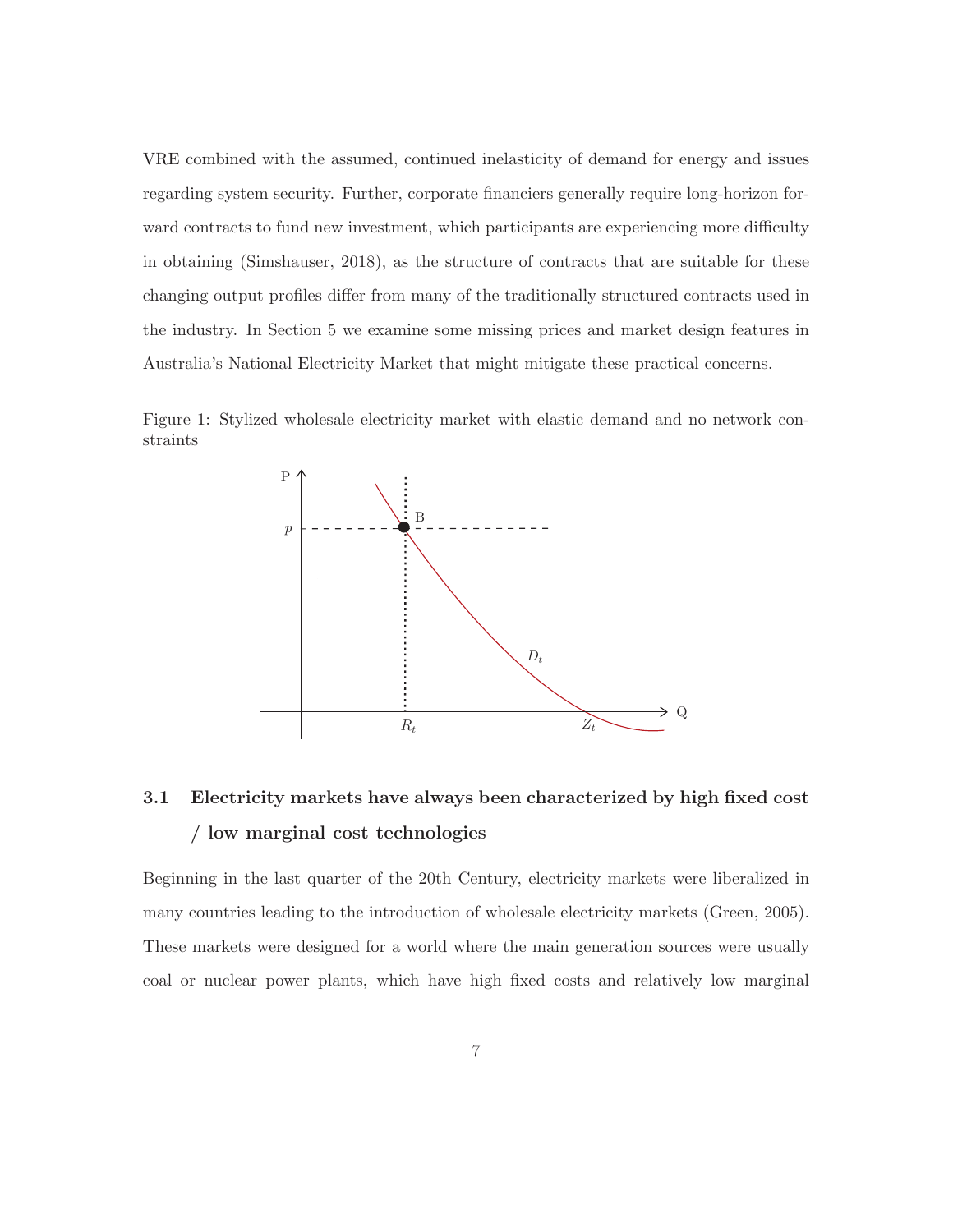costs. As these technologies are usually slow to ramp up or down, fluctuations in demand were mainly served by gas-fired "peaker" plants and/or hydro-electric power. In U.S. markets, the price of electricity is typically set by the relatively higher marginal costs of gas generators (Borenstein and Bushnell, 2015). Low marginal cost, high fixed cost sources can thereby cover their fixed costs as the average price of electricity exceeds their marginal cost (Borenstein, 2000).

In some markets, such as the Nordic market, hydro-power dominates the market. Hydro-power has high fixed costs and near zero marginal costs, but the price at which these generators bid in a market is not based on marginal production cost but on the opportunity cost of releasing water now versus in the future (Jahns et al., 2020). In future electricity markets, storage whether pumped hydro, batteries, or other technologies might play a similar role. In Figure 2,  $S_t$  is the (fluctuating) electricity supply curve that includes both the intermittent supply and the net supply from storage (and from production capacity reserved by the system operator to meet security constraints). The curve has a finite slope up to the price level  $p^*$  driven by the marginal opportunity cost of releasing electricity. The more electricity is discharged in the current period, the more valuable is the remaining reserved electricity, *ceteris paribus*. The market clearing price,  $p$ , is now determined at A, which is lower than the price at B. If demand is such that the price is below  $p'$ , storage would have a net negative supply – that is storage operators would purchase electricity – and the price would be higher than in the absence of storage. Thus storage reduces fluctuations in price and electricity usage. Above  $p^*$  the stock of electricity is exhausted.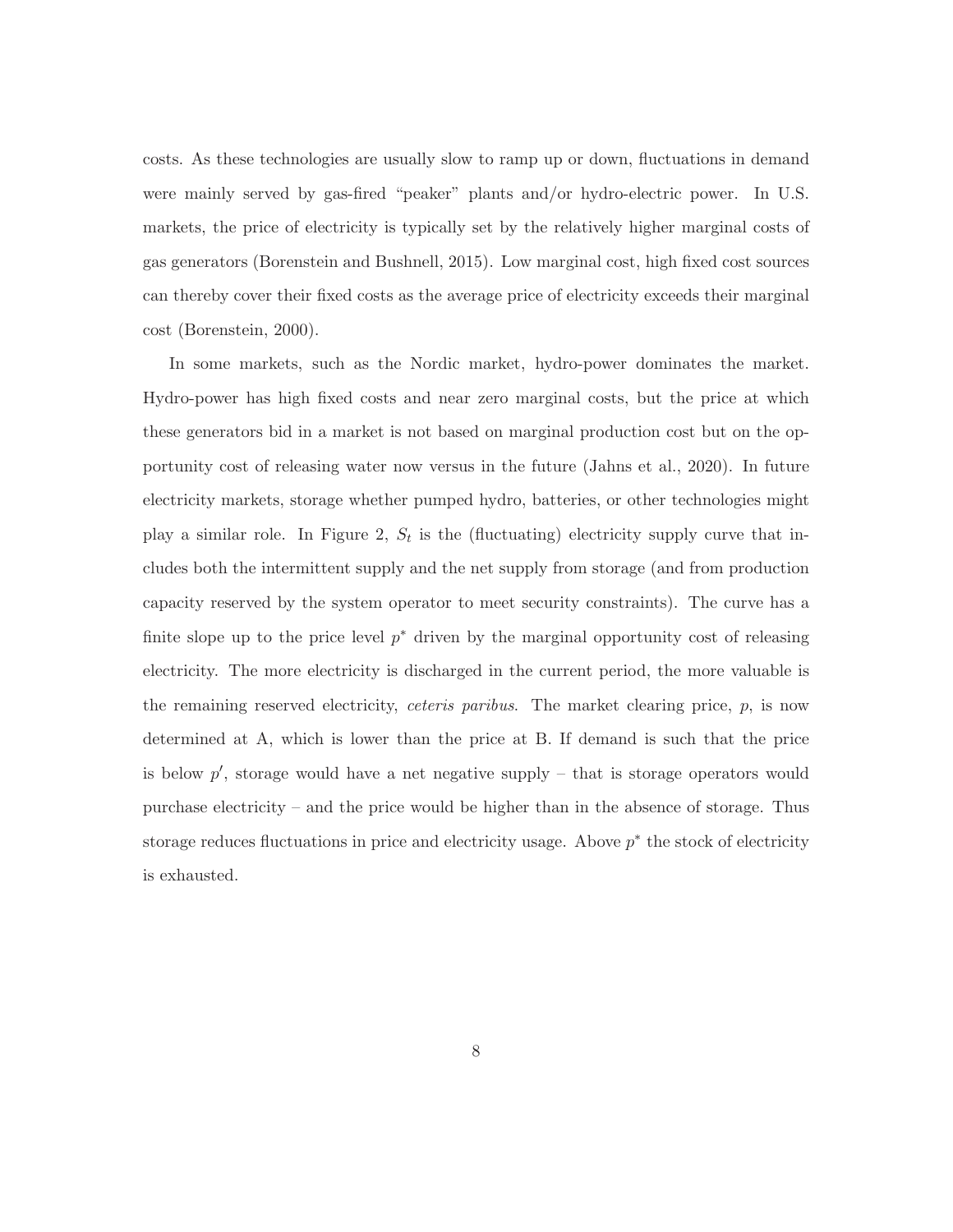Figure 2: Stylized wholesale electricity market with elastic demand, storage and no network constraints



A reason existing markets have functioned despite the absence of an elastic demand curve is scarcity pricing. If firms are to supply energy at the marginal cost of production and prices were set at the marginal cost of the marginal unit, then the highest marginal cost generator (often a gas peaker) would never be able to recover their capital costs. Therefore, when the demand on system resources exceeds the capacity of system resources, prices need to exceed the private marginal cost of the peaker for it to justify its investment (Borenstein, 2000). In a market with sufficient demand elasticity, the willingness to pay for energy sets this scarcity price. To the extent wholesale demand continues to be relatively inelastic, administered scarcity pricing mechanisms are employed as proxies for the willingness to pay.<sup>7</sup>

 $^7$ Hogan (2005), Hogan (2013) and Hogan (2017) have described solutions that set scarcity pricing administratively as a function of the Value of Lost Load (VOLL) and the increasing probability of a loss-of-load event (Loss of Load Probability or LOLP) as the combined demand for energy and for system reserves begins to exceed the available resources, with prices approaching VOLL as the LOLP approaches 1.0. The result is scarcity pricing at opportunity cost, being the price the system operator should be willing to pay to keep resources in reserve rather than release them to meet incremental demand for energy.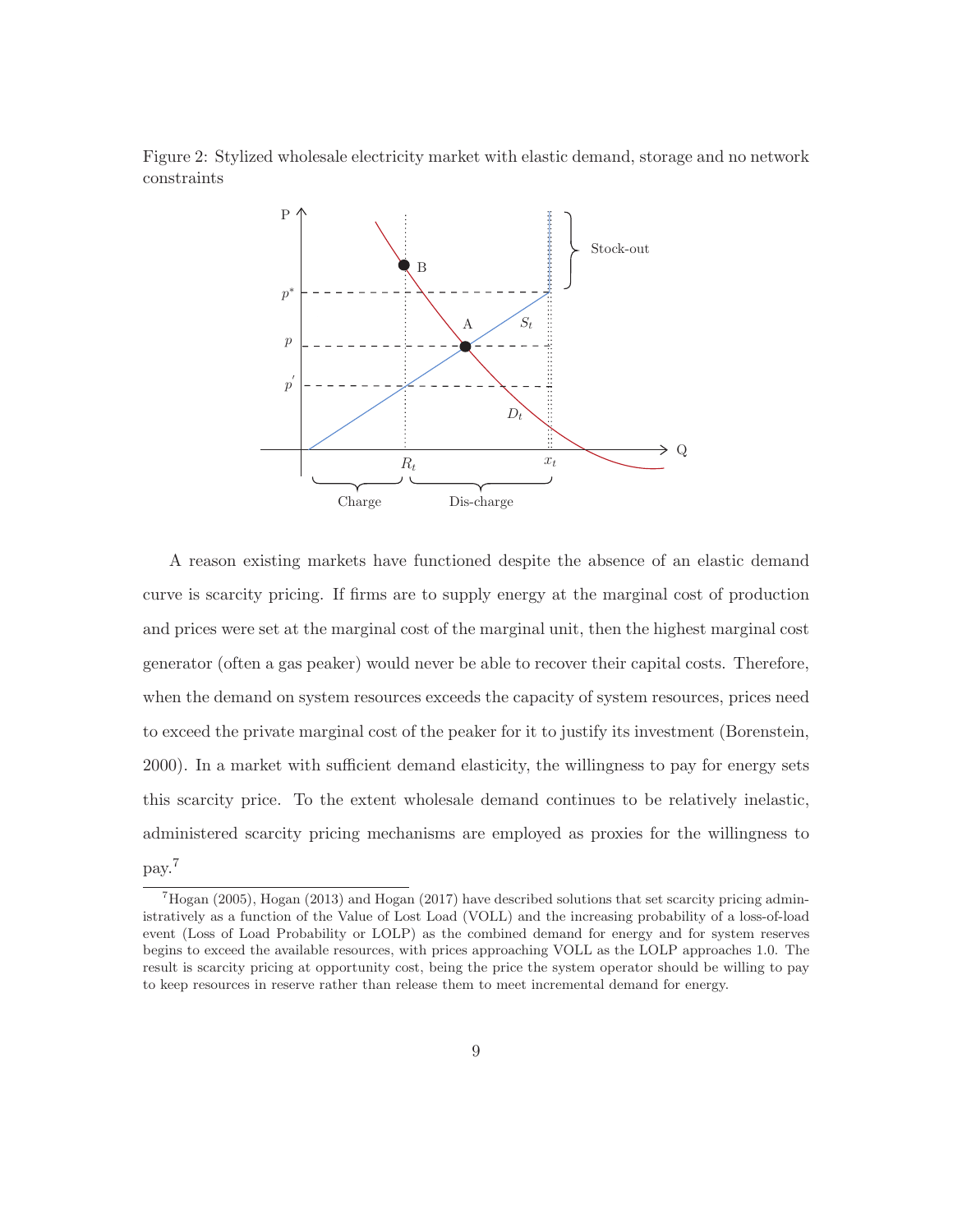#### **3.2 Market responses to VRE penetration seen to date**

The merit-order impact of variable renewable energy penetration is well-identified and studied (Felder, 2011; Simshauser, 2018). In a simplified, constraint-free network, the addition of a small amount of zero marginal cost energy is equivalent to a decrease in the demand for energy. Like in any other industry, all else being equal, spot prices will fall as some additional renewable output displaces output from the highest marginal cost source. Solar PV has a particularly strong self-cannibalizing effect (Hirth, 2013) – adding more solar depresses prices in the daylight production hours for solar generators. Increasing solar generator output has been documented to correspond with depressed prices in the daylight hours but also higher prices at sunset in California and Western Australia (Bushnell and Novan, 2018; Jha and Leslie, 2019). The prices that correspond to these changing system demand patterns (net of solar output, known as the "duck curve") reflect the low demand / high supply conditions in the middle of the day, but also the increased requirements for generators to start-up and ramp production to meet the evening peak demand as output from solar sources diminishes with sunlight (Figure 3).

Beyond these almost mechanical market responses to incremental VRE additions are dynamic impacts and ultimately a change in the composition of technologies that enter and exit the market. Simshauser (2018) argues that the focus on merit order effects with respect to VRE penetration is not a complete analysis – adding any supply suppresses prices in the short-run but any subsequent removal of supply raises prices. Short-run merit order effects from VRE penetration will be accompanied by long-run price rises as some other market participants respond by exiting the market. For example, less flexible base load technologies (coal-fired and combined-cycle gas turbines) have seen increased exit or reduced output in California and Western Australia, with output from more flexible sources (open-cycle gas turbines, hydro, and storage) increasing.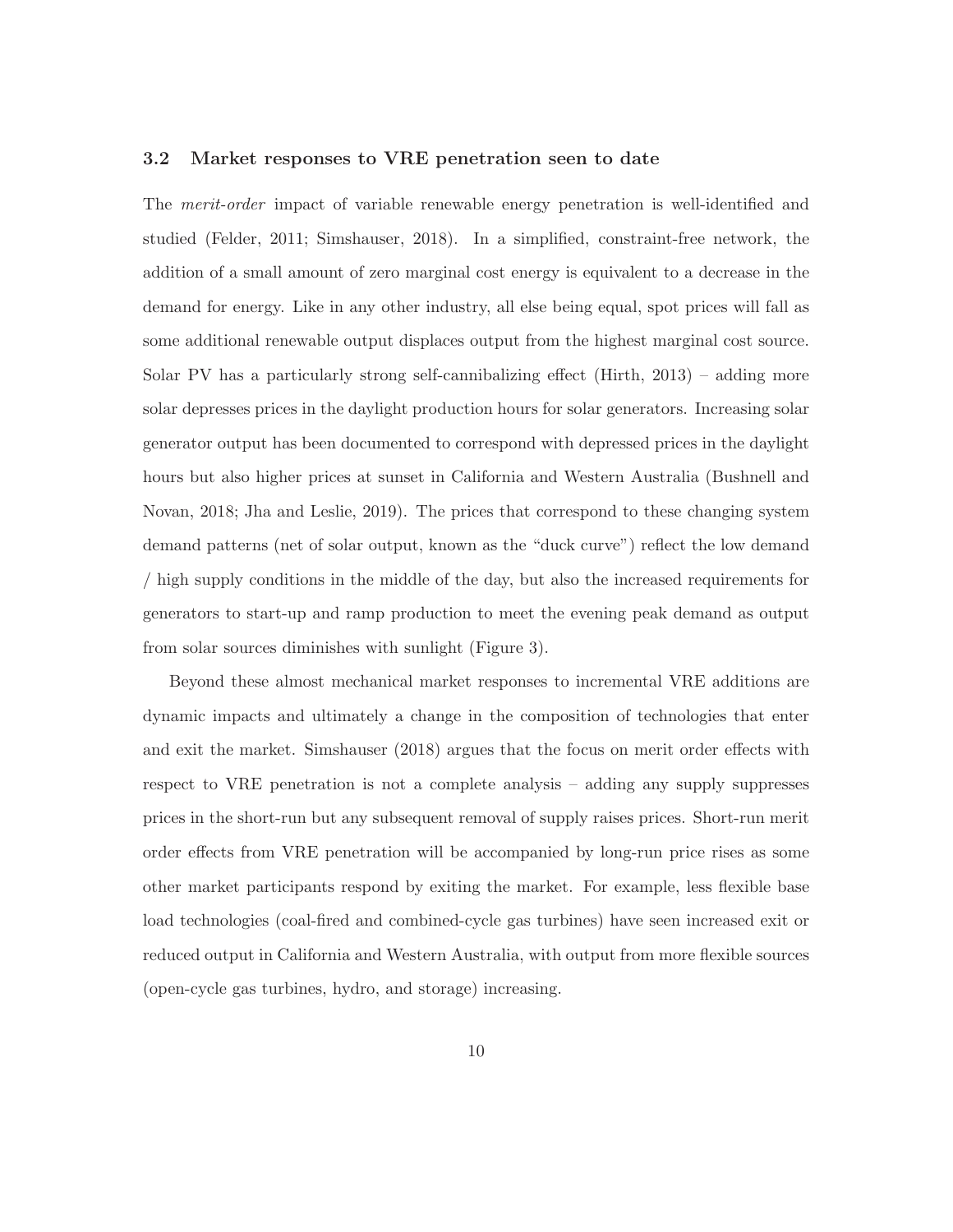



(a) Average net load by hour-of-day (b) Average real-time price by hour-of-day

Finally, outside of impacts on wholesale energy spot markets, increasing VRE penetration (and battery penetration) has been observed to change dynamics in frequency control and ancillary service (FCAS) markets, with the performance and market impacts from battery operators in South Australia being well documented in industry reports (Aurecon, 2018). Further, Australian policy makers are more focused on managing system security than reliability in the face of rapid VRE developments, stating "the more immediate worry is maintaining security" (Energy Security Board, 2020, p.8). The Australian market operator has been using off-market interventions to maintain system security at an increasing rate (Australian Energy Market Commission, 2019) and has been delaying connections or imposing output limits on new VRE sources as it imposes "do no harm" tests for new connections (Australian Energy Market Operator, 2020).

Source: Jha and Leslie (2019). System demand has depressed in the middle of the day in recent years, corresponding to growth in rooftop solar adoption. Wholesale prices have fallen in the middle of day, but prices in the evening have increased.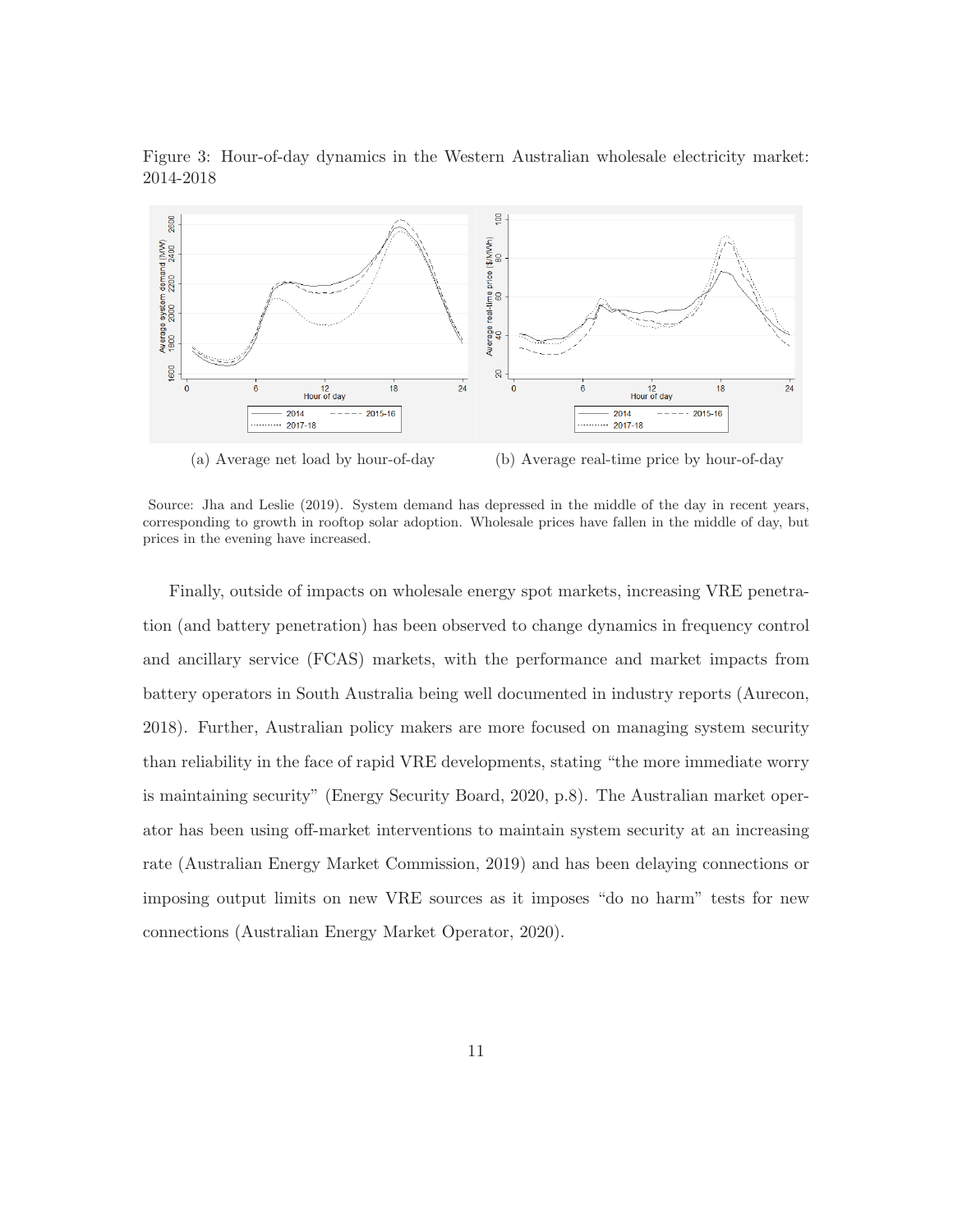# **4 Price volatility: An essential feature of an efficient, green market**

Wind and sunlight levels change across time and space. The unpredictable component of their intermittency raises a challenge, how can the market reliably source and deliver energy without outside interventions to install additional, dispatchable capacity? An efficient market with high VRE penetration must provide incentives for investors to invest in generation technologies that are able to complement the intermittency of VRE and/or give consumers the ability to respond and shift their power use during the day and storage operators to shift supply through time. It will be price variation, and therefore volatility, that can generate these signals. Rather than damaging the financial viability of markets with VRE penetration, volatility will play an important role in ensuring efficiency in the short run and in generating rents and incentivizing market risk management undertakings for long-run investments.

This section emphasizes the arguments for time-variation in prices, with Section 5.1 discussing the argument for prices to vary over space.

### **4.1 Short-run operational efficiency**

As VRE penetration and spot-price volatility increases, allowing end-users to face prices that vary with time based on changing spot-market prices (either full real-time pricing or, where appropriate, some form of time-of-use price structure) will create incentives for end-users to shift demand in response to price. Industrial, commercial, and residential consumers can respond to price signals in two primary ways: first, by installing interval meters that can monitor usage in real time and technology to adjust equipment and appliance usage (through automatic response technologies) and second, by investing in storage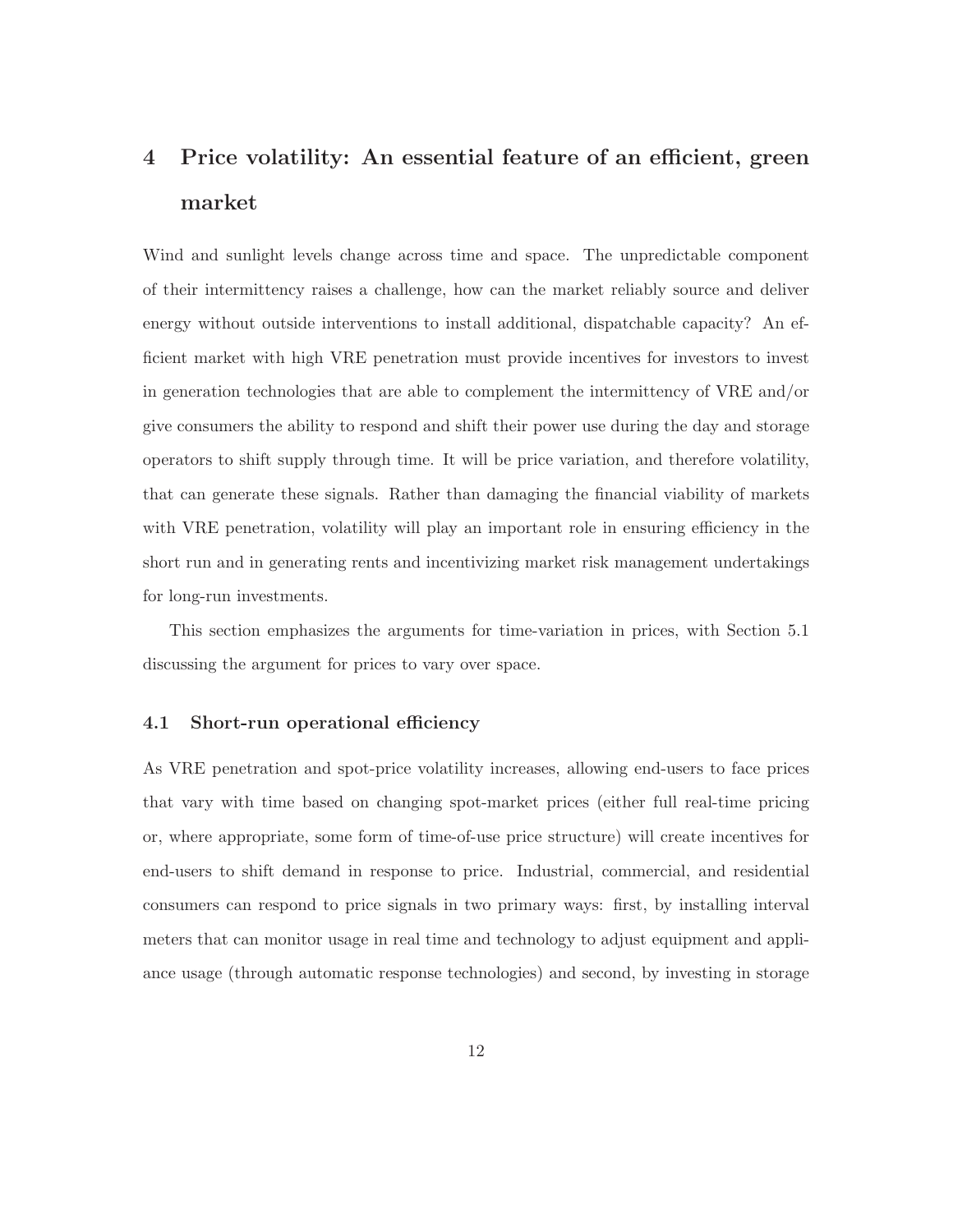technologies that can buy power when it is cheap and sell it back onto the grid when it is more expensive. It is important to recognize that consumers need not necessarily always pay the real-time price: If the monitoring and response technologies are installed, consumers can enter into hedging contracts with retailers that can be designed to effectively mitigate the risk they face (see Wolak (2019b) Section 4 for more details).

By exposing end-users in appropriate ways to the variability in spot prices, end-users also stand to profit from arbitrage opportunities by using storage. Storage offers an additional source of flexible demand, since consumers or commercial storage providers can buy power during periods of otherwise low demand, and storage can also act as a source of supply as power can be supplied during periods of high demand and low supply. If consumers face time-varying price signals, the average profits generated from storage (even if provided commercially) will reflect the willingness of consumers to shift power through time or reduce volatility.

We point out that volatility in *equilibrium* prices is not necessarily always increasing in VRE penetration. In the long run, it is possible that storage adoption or demand elasticity might develop such that volatility decreases. The equilibrium outcome will depend on the price of storage technology, the willingness of consumers to shift power through time etc. In fact, as Krishnamurthy et al. (2020) show, markets with higher supply variance may actually lead to investments in storage and other technologies for shifting demand that ultimately reduce price volatility.

### **4.2 Long-run investment efficiency**

We discussed in Section 3.1 that VRE and storage dominated markets should result in a positive average spot price. This positive price can generate the incentives for investment in long-run investment in both generation and storage capacity. Krishnamurthy et al. (2020)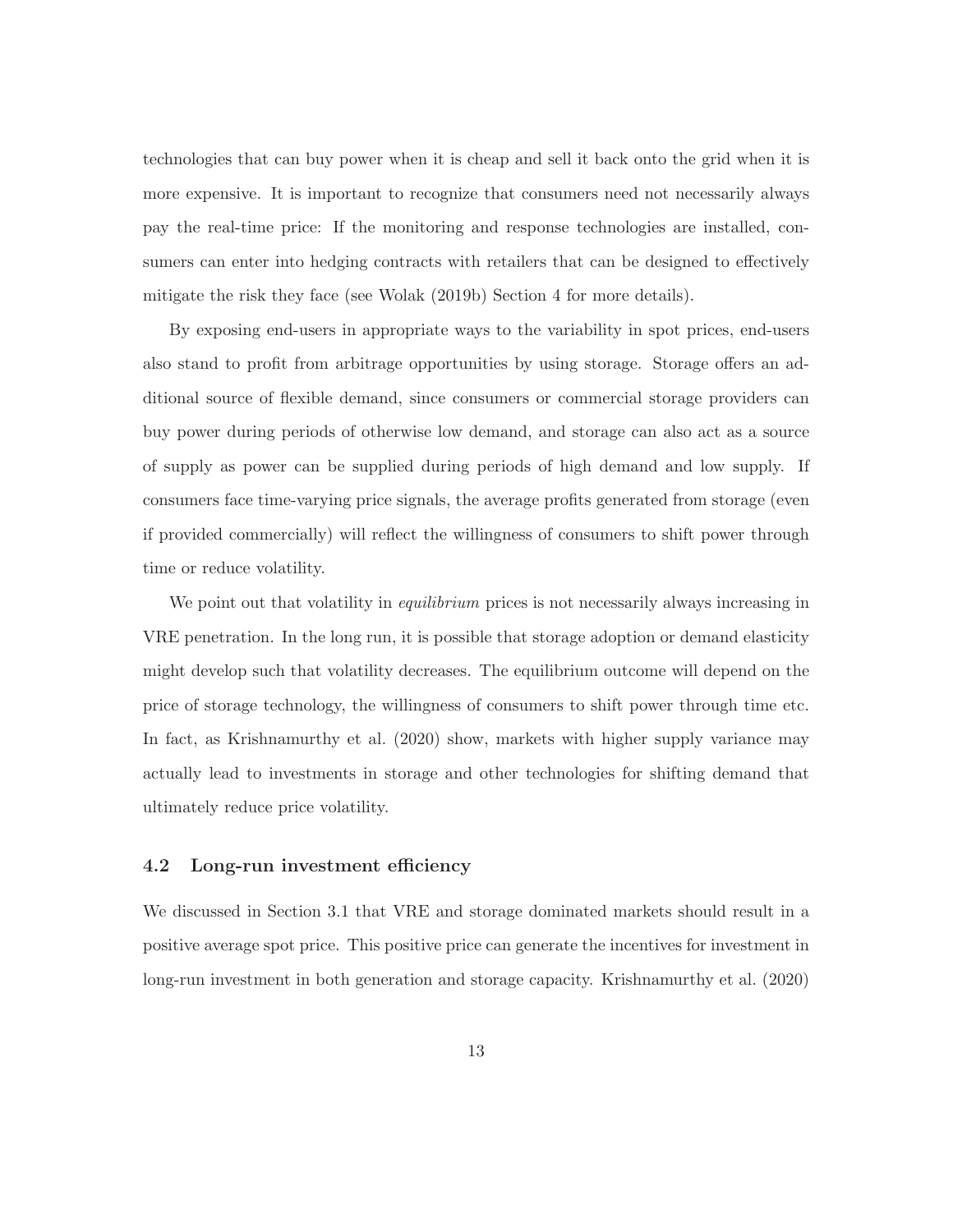provide a formal proof and show that this level of investment is socially optimal; intuitively, the investment market is efficient here since the average expected spot price (benefit or profit to generators and speculators) equals the long-run marginal cost of investment in generation or storage capacity. Any lower (or higher) capacity will increase (decrease) the average spot price and hence investment incentives by pushing the  $x_t$  line and the blue line supply curve to the left (right) in figure 1. Moreover, Krishnamurthy et al. (2020) make the point that while additional investment in storage capacity can always reduce market volatility, at the efficient market outcome, the marginal benefit of reduced volatility to consumers will equal the cost of increasing storage capacity on the margin.

# **5 Key missing price signals and market design elements for the efficient development of VRE and storage in Australia's zonal, energy-only National Electricity Market**

### **5.1 Network constraints**

Markets can provide opportunities for private gain without social benefit if the market mechanisms that determine prices and allocations do not match the physical constraints of the system (Hogan, 1999; Harvey and Hogan, 2000a; Cramton, 2017; Wolak, 2019a). Empirical examinations of the efficiency gains from transitioning to nodal markets that align the market mechanism with physical constraints can be found in Wolak (2011); Green (2007); Zarnikau et al. (2014); Graf et al. (2020). Nodal markets have operated in the major US markets for many years, and the local market power mitigation mechanisms that have been developed in these markets can provide a useful template.<sup>8</sup>

<sup>&</sup>lt;sup>8</sup>Resistance to nodal market designs can come from the belief that they allow for the abuse of local market power. However, ex-ante local market power mitigation mechanisms and ex-post detection mechanisms have effectively been developed (see, for example, Economics (2018) and The Brattle Group (2018)). Harvey and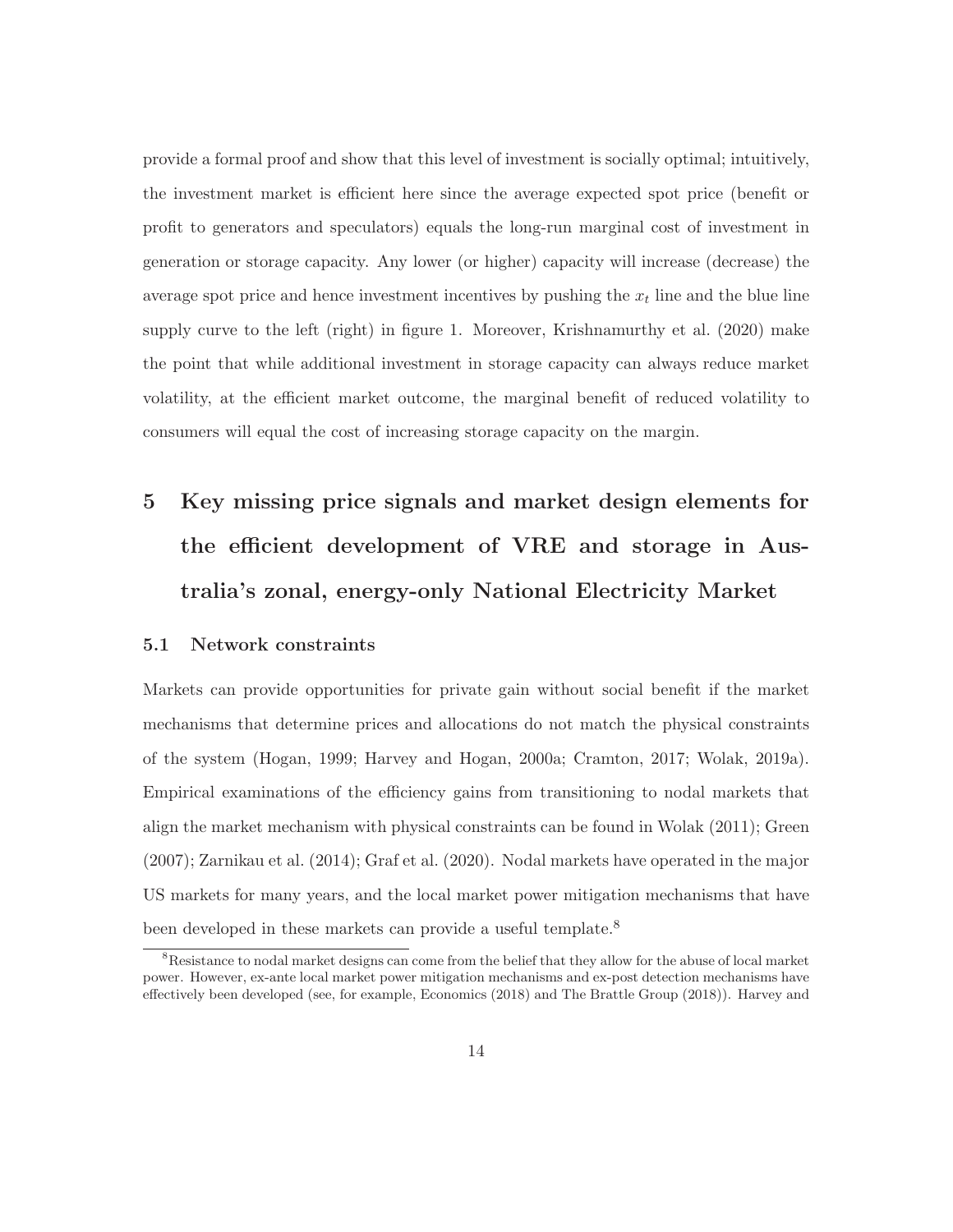Katzen and Leslie (2020) demonstrate that Australia's zonal market design is increasingly mispricing output from wind generators that have situated in similar locations. They make a case that having the prices participants face deviate from their impact on total system costs encourages additional, highly correlated, VRE to be built in the same constrained locations. Locational marginal pricing would dampen the incentives to build the same technologies at the same locations in constrained areas of the network. In turn, it would encourage the development of complementary solutions (such as batteries, synchronous sources, energy efficiency, or flexible demand technologies) that relieve network constraints and would allow a more efficient investment mix. In Australia's case, zonal prices that do not reflect these constraints could be contributing to many of the grid-connection delays being experienced by many new VRE investments, along with the infrastructure upgrades (such as synchronous condensers) required in areas of the network that has encountered a rapid penetration of VRE sources.<sup>9</sup>

### **5.2 Dynamic costs and scheduling**

Supply and demand for energy can depend on past actions. Many electricity generating technologies have non-linear and dynamic cost structures, particularly thermal plants with start-up, ramping and minimum operating load fuel costs that can greatly differ to the marginal cost of operating near their capacity. Further, demand is usually more elastic at longer intervals (for example buildings can be pre-cooled/heated or the timing of operations shifted). The economic value of flexibility is increasing with VRE penetration, and an

Hogan (2000a) and Harvey and Hogan (2000b) provide arguments for why local market power issues in nodal markets would continue to exist (and may be exacerbated) under a zonal market design. Administrative scarcity pricing mechanisms such as those referred to in Section 3.1 have served the dual purposes in nodal markets of ensuring scarcity pricing while also affording system operators and regulators a means of ensuring scarcity pricing reflects legitimate scarcity and not the abuse of market power.

<sup>9</sup>See Energy Security Board (2020) for an overview of some of the off-market responses to VRE penetration being undertaken, and Australian Energy Market Operator (2020) for an overview of some connection delay issues.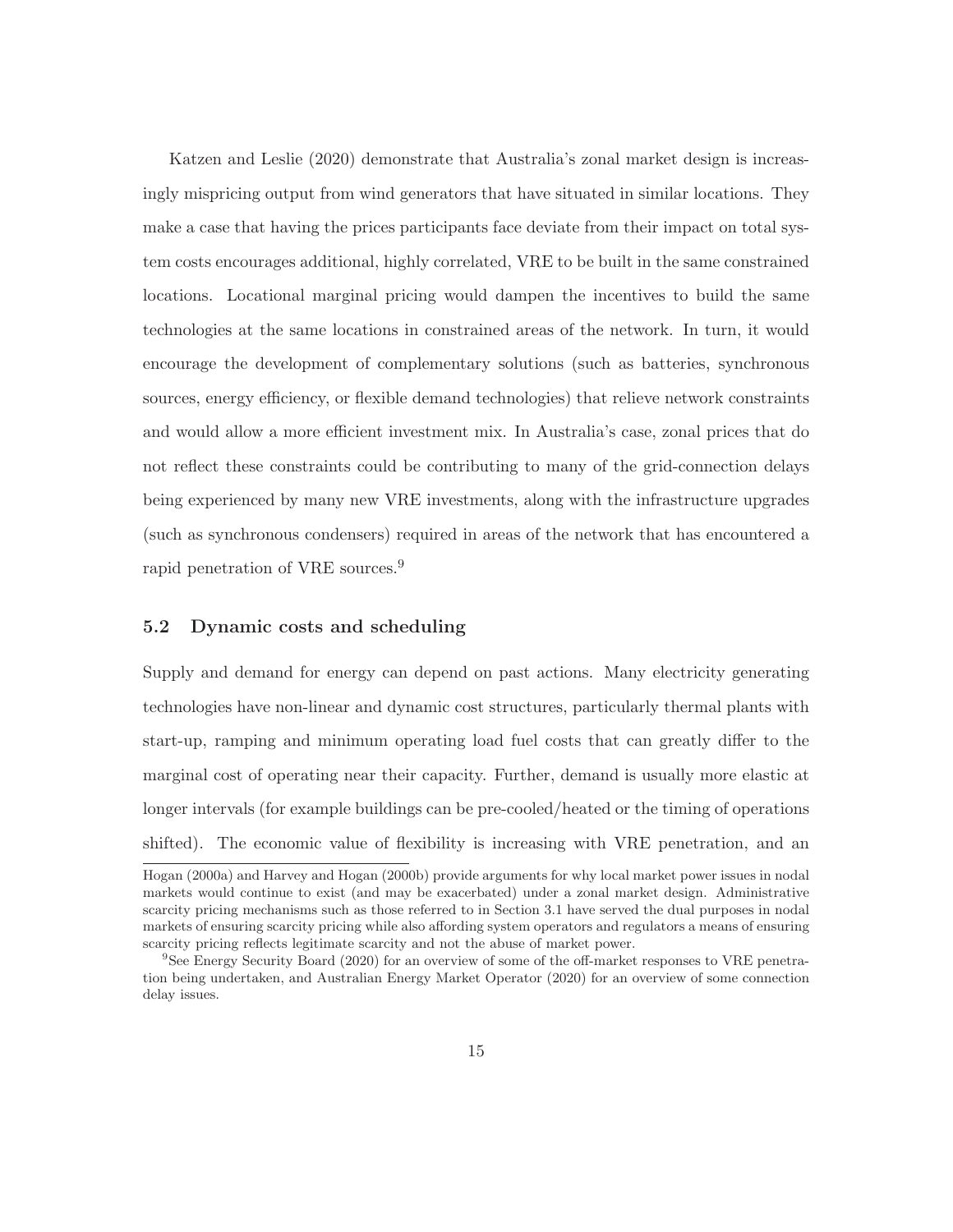efficient market design will allow participants to capture the economic value they create.

The National Electricity Market (NEM) operates separate, sequential auctions for each 5 minute dispatch interval. Although the NEM allows some plant-level technical constraints (such as maximum ramp rates) to be bid into the market, dynamic costs are not explicitly entered. Combinatorial auctions such as day-ahead markets can allow for participants to enter contingent bids (for example, requiring the sum of their spot revenues to exceed a daily revenue requirement to ensure they recover their start-up costs), for storage owners to bid/offer contingent on their charge level, or for more practical and effective demandside participation. The gains from using day-ahead markets to improve scheduling of generators and loads could increase with greater VRE penetration (Cramton (2017) and Wolak (2019a) discuss the merits of multi-settlement markets). For example, day-ahead markets can accommodate an efficient holding out of reserves with ramping capabilities (reserves are also not currently priced and co-optimized via the market mechanism), which will become increasingly relevant in markets exhibiting a "duck curve" (Figure 3a). Multisettlement markets can also provide profit motives for more accurate system forecasts via virtual bidding by financial participants, where there is evidence from California that this behavior can improve scheduling and system efficiency (Jha and Wolak, 2019).

#### **5.3 Long horizon forward prices**

The NEM has one of the highest bid caps in the world at  $$14,700/MWh \approx USD$10,000$ in 2019/20. This high bid cap, plus the recently adopted Retailer Reliability Obligation (RRO) are the pillars of the resource adequacy mechanisms in Australia. There is no direct 'market' for capacity, however the RRO has the ability to trigger both forward contract quantity requirements for retailers and ultimately the building of additional capacity when retail forward contracts are deemed insufficient to cover the market operator's reliability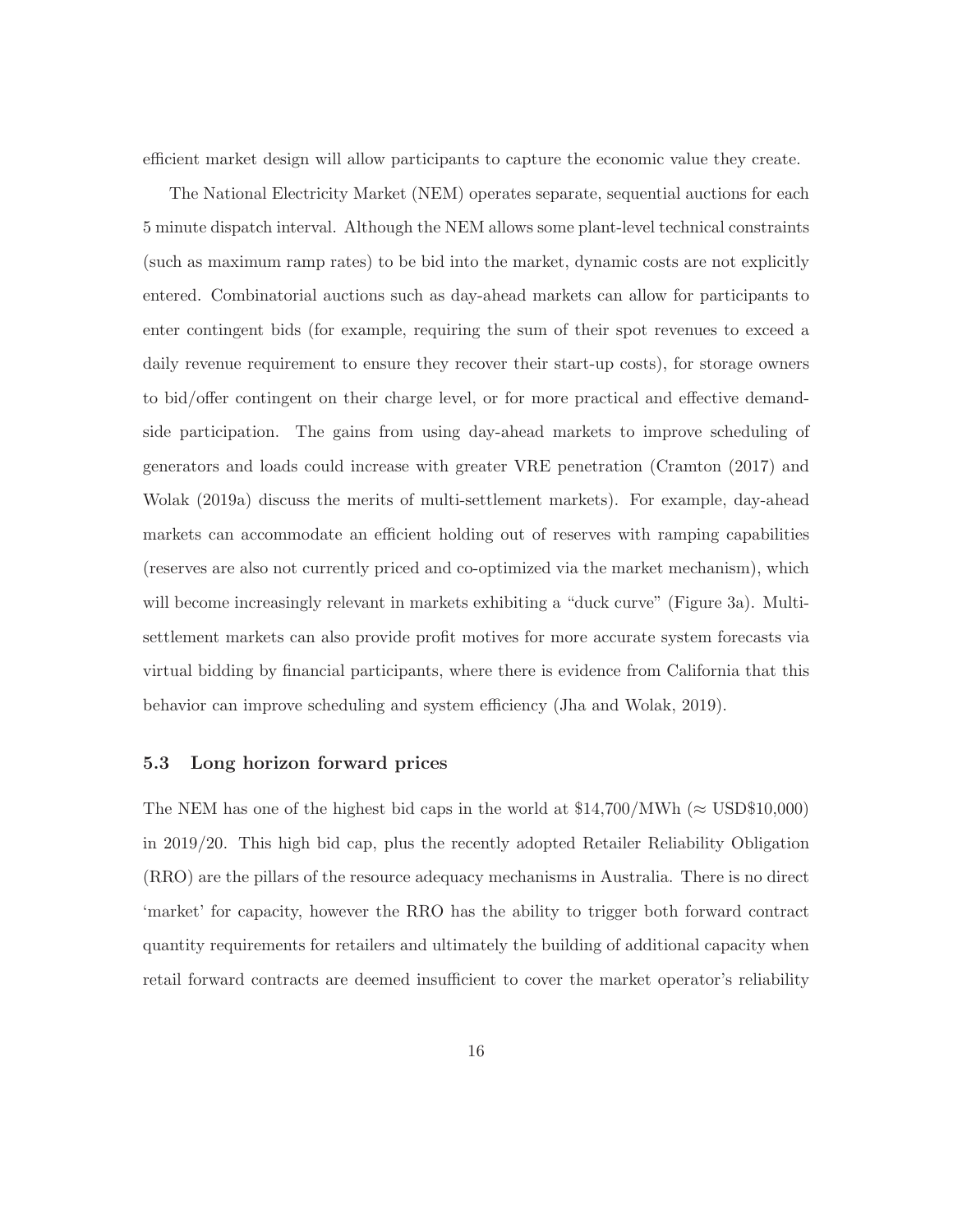forecast (Energy Security Board, 2019).

The ability to receive prices greatly exceeding the private marginal costs of generators in scarcity conditions can be sufficient for investment in generation and demand-side assets. However, as discussed in Simshauser (2018) and Nelson and Orton (2016), the NEM has low levels of contract liquidity beyond 3 years, which may not be sufficient to support needed investment in the current Australian market context. As the complementary technologies to VRE are less likely to have base load output profiles, there is likely to be less demand for fixed-quantity swap contracts and more demand for option-style contracts that cover retailers in times of scarcity.

Although some jurisdictions around the world operate capacity markets, they are often accompanied by bidding caps that are orders of magnitude lower than the NEM.<sup>10</sup> Where spot prices are not explicitly capped, the incentives for and lack of constraints on overprocurement in capacity markets can produce similar effects. Capacity markets provide payments based on the dependable capacity (not energy production) of a resource. There are concerns that imposing much more stringent caps on spot prices and the poor operating incentives inherent to many markets with capacity mechanisms can result in substantial inefficiencies (McRae and Wolak, 2019; Harvey et al., 2013). Further, a low bid cap will also undermine efforts to develop an active demand side of the market and consequently the efficient integration of large amounts of  $VRE<sup>11</sup>$  If the NEM approach to long-run resource adequacy is deemed to need changing, a way to preserve appropriate performance and investment incentives while improving hedge liquidity out to longer horizons is to mandate

<sup>&</sup>lt;sup>10</sup>The ISO-NE, PJM, NYISO and MISO all have capacity markets and in 2019, a market offer cap of \$USD1000/MWh

<sup>&</sup>lt;sup>11</sup>For example, at a \$14,700/MWh market price, switching off a 1kW air conditioning unit for a half hour could save a retailer \$7, whereas if the market price was capped is \$1,000/MWh it would only save \$0.50, providing much less surplus to split between retailer and customer if trying to develop consumer demand flexibility. Conversely, if prices are capped at \$1,000/MWh, a demand-side solution costing, say, \$1,500/MWh may be displaced by generation investment with a much higher long-run marginal cost that is socialized through a capacity market.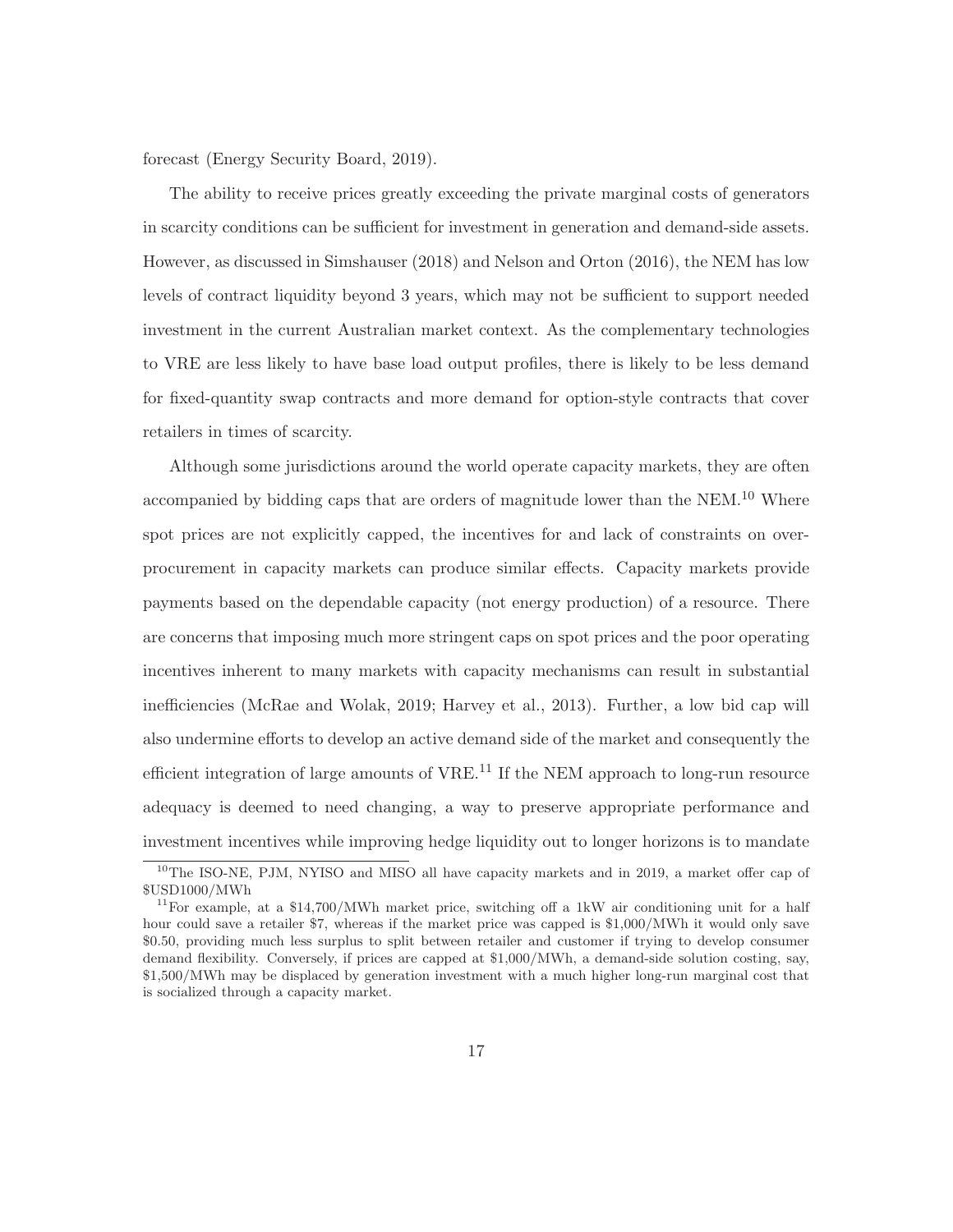procurement levels and reporting of long run contract positions by retailers (Oren, 2005; Wolak, 2019b).<sup>12</sup>

### **5.4 Allocating losses and Transmission Use of System (TUoS) charges**

Rules relating to the allocation of line losses and the recovery of capital investment costs can directly enter the short-run operating decisions and long-run investment decisions of market participants.

Efficient recovery of line losses entails dynamic locational marginal loss factors (Bohn et al., 1984). Currently, generating units in the NEM have a static loss factor calculated annually and applied to all their output for the following year. The rapid growth of VRE sources, many of which are located away from load centers, has seen cases of plummeting loss factors.<sup>13</sup> A dynamic treatment of loss factors provides better incentives for storage to locate near VRE sources and recharge when VRE are generating in high amounts, which will in turn lower line losses and improve the efficiency of the system.

Efficient network cost recovery is particularly important in VRE markets with storage. In the NEM, generators pay for costs associated with connecting to the network and market customers pay Transmission Use of System (TUoS) charges when they purchase electricity (Australian Energy Market Commission, 2018). Currently grid-scale storage is considered in the NEM as both a customer and a generator. This may disincentivize grid-scale storage relative to storage in conventional (i.e. not pumped) hydropower dams and behind the meter storage.<sup>14</sup> We note the Australian Energy Market Commission (2018) recommends

<sup>&</sup>lt;sup>12</sup>Arguments for capacity markets generally are based on correcting issues associated by a low bid cap and the absence of real-time meters for all customers and retail competition (see Cramton and Stoft, 2005), neither of which apply to the majority of the NEM. Refer to Batlle and Rodilla (2010); Harvey et al. (2013); Hogan (2013); Bushnell et al. (2017); Hogan (2017) for discussions on long run resource adequacy mechanism options.

<sup>13</sup>See Australian Energy Market Commission (2020) for a comprehensive overview of recent issues regarding marginal loss factors and a rule review for their derivation.

<sup>&</sup>lt;sup>14</sup>There are many considerations for evaluating distributed versus grid-scale storage which we abstract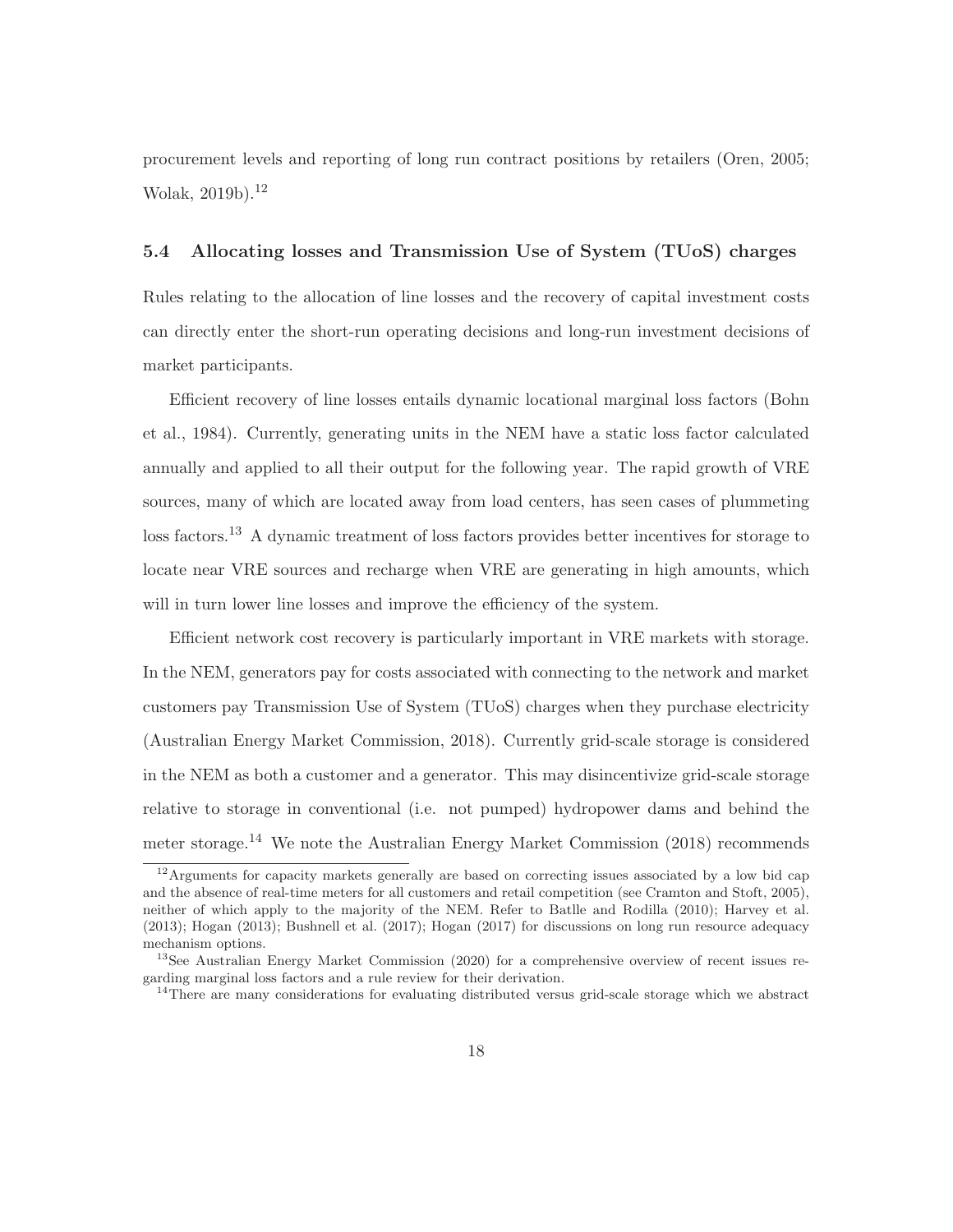that network pricing be revised, but at the date of writing a final determination has not been made.

## **6 Conclusion**

Changing technology mixes will change market outcomes, but they do not change the fundamental economic principles behind market design. Market-clearing prices in such a market are not necessarily mostly zero even in an energy-only market, especially with grid scale storage, an active demand side of the market and scarcity pricing. However, increasing intermittent generator penetration increases the importance for adequately pricing scarcity and all network constraints and services. Such pricing is required to deliver investment incentives for the right technologies to locate at the right locations to efficiently maintain a stable and reliable electrical network.

# **References**

- Aurecon (2018). Hornsdale Power Reserve year 1 technical and market impact case study. Technical report.
- Australian Energy Market Commission (2018). Coordination of generation and transmission investment. Australian Energy Market Commission. Final Report.
- Australian Energy Market Commission (2019). Investigation into intervention mechanisms in the NEM, Final report. Accessed September 2019.
- Australian Energy Market Commission (2020). Rule determination: National electricity amendment (transmission loss factors) rule.

|     |           | Australian Energy Market Operator (2016). |    | Fact sheet:               | Sys- |
|-----|-----------|-------------------------------------------|----|---------------------------|------|
| tem | strength. | Accessed                                  | at | https://www.aemo.com.au/- |      |

away from in this article. One relates to scale economies, where it may be that for bulk storage it is more cost-effective to have grid-scale storage, in the same way that rooftop solar is more costly than large scale solar (Schmalensee, 2015).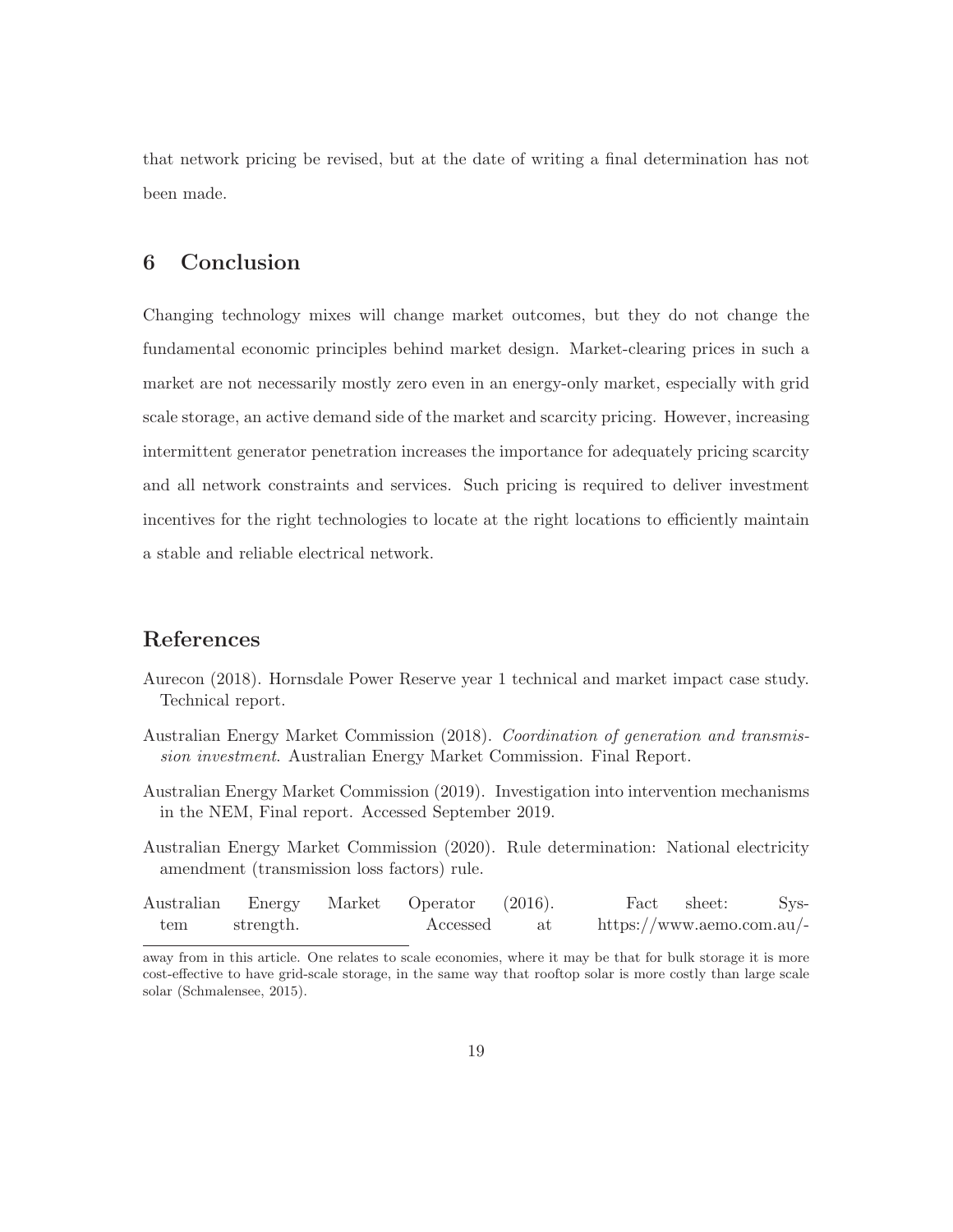/media/Files/Electricity/NEM/Security and Reliability/Reports/2016/AEMO-Fact-Sheet-System-Strength-Final-20.pdf.

- Australian Energy Market Operator (2020). Challenges to generation connection in the West Murray zone. [Online; posted 24-February-2020].
- Batlle, C. and Rodilla, P. (2010). A critical assessment of the different approaches aimed to secure electricity generation supply. Energy Policy, 38(11):7169–7179.
- Bohn, R. E., Caramanis, M. C., and Schweppe, F. C. (1984). Optimal pricing in electrical networks over space and time. The Rand Journal of Economics, pages 360–376.
- Borenstein, S. (2000). Understanding competitive pricing and market power in wholesale electricity markets. The Electricity Journal, 13(6):49–57.
- Borenstein, S. and Bushnell, J. (2015). The US electricity industry after 20 years of restructuring. Annual Review of Economics, 7(1):437–463.
- Bushnell, J., Flagg, M., and Mansur, E. (2017). Electricity capacity markets at a crossroads. Davis Energy Economics Program Working Paper, 017.
- Bushnell, J. and Novan, K. (2018). Setting with the sun: The impacts of renewable energy on wholesale power markets. National Bureau of Economic Research.
- Cramton, P. (2017). Electricity market design. Oxford Review of Economic Policy, 33(4):589–612.
- Cramton, P. and Stoft, S. (2005). A capacity market that makes sense. The Electricity Journal, 18(7):43–54.
- Economics, P. (2018). 2018 state of the market report for the ERCOT electricity markets. Technical report.
- Edenhofer, O., Hirth, L., Knopf, B., Pahle, M., Schlömer, S., Schmid, E., and Ueckerdt, F. (2013). On the economics of renewable energy sources. Energy Economics, 40:S12–S23.
- Energy Security Board (2019). Retailer reliability obligation final rules package.
- Energy Security Board (2020). The health of the National Electricity Market, 2019. volume 1: The ESB health of the NEM report.
- Felder, F. A. (2011). Examining electricity price suppression due to renewable resources and other grid investments. The Electricity Journal, 24(4):34–46.
- Garcia, A., Mili, L., and Momoh, J. (2009). Modeling electricity markets: A brief introduction. In Economic Market Design and Planning for Electric Power Systems, pages 21–44.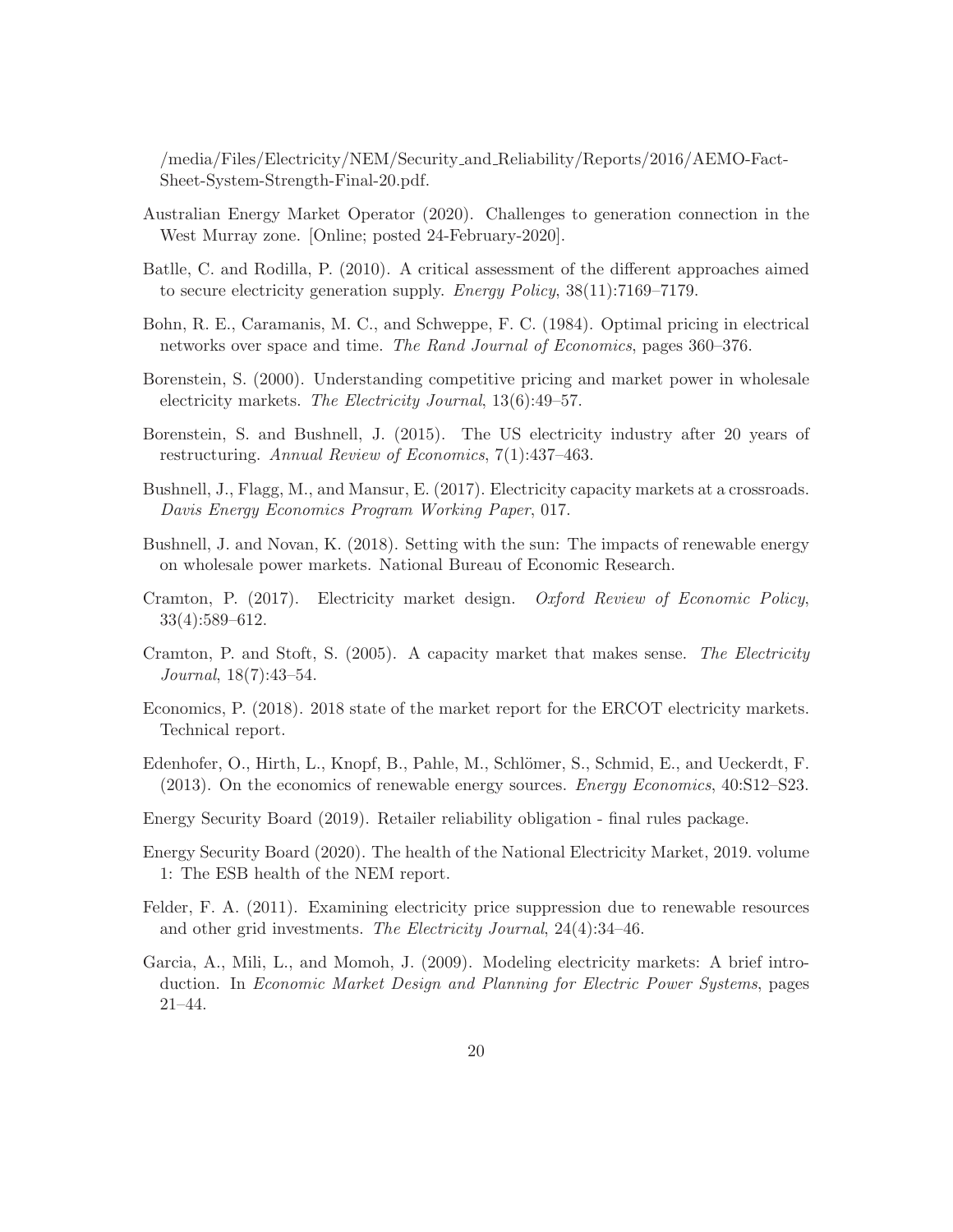- Graf, C., Quaglia, F., and Wolak, F. (2020). Simplified electricity market models with significant intermittent renewable capacity: Evidence from Italy.
- Green, R. (2005). Electricity and markets. Oxford Review of Economic Policy, 21(1):67–87.
- Green, R. (2007). Nodal pricing of electricity: How much does it cost to get it wrong? Journal of Regulatory Economics, 31(2):125–149.
- Harvey, S. M. and Hogan, W. W. (2000a). Nodal and zonal congestion management and the exercise of market power.
- Harvey, S. M. and Hogan, W. W. (2000b). Nodal and zonal congestion management and the exercise of market power: Further comments.
- Harvey, S. M., Hogan, W. W., and Pope, S. L. (2013). Evaluation of the New York capacity market. Technical report.
- Helm, D. (2019). The cost of energy review and its implementation. Oxford Review of Economic Policy, 35(2):244–259.
- Hirth, L. (2013). The market value of variable renewables: The effect of solar wind power variability on their relative price. Energy economics, 38:218–236.
- Hogan, M. (2017). Follow the missing money: Ensuring reliability at least cost to consumers in the transition to a low-carbon power system. The Electricity Journal,  $30(1)$ :55–61.
- Hogan, W. W. (1999). Transmission congestion: The nodal-zonal debate revisited. Harvard University, John F. Kennedy School of Government, Center for Business and Government. Retrieved August, 29(4).
- Hogan, W. W. (2005). On an "energy only" electricity market design for resource adequacy.
- Hogan, W. W. (2013). Electricity scarcity pricing through operating reserves. Economics of Energy & Environmental Policy, 2(2):65–86.
- Jahns, C., Podewski, C., and Weber, C. (2020). Supply curves for hydro reservoirsestimation and usage in large-scale electricity market models. Energy Economics.
- Jha, A. and Leslie, G. (2019). Dynamic costs and market power: The rooftop solar transition in Western Australia. Working Paper.
- Jha, A. and Wolak, F. A. (2019). Can financial participants improve price discovery and efficiency in multi-settlement markets with trading costs? Working Paper.
- Katzen, M. and Leslie, G. (2020). Revisiting optimal pricing in electrical networks over space and time: Mispricing in Australia's zonal market. Working Paper.